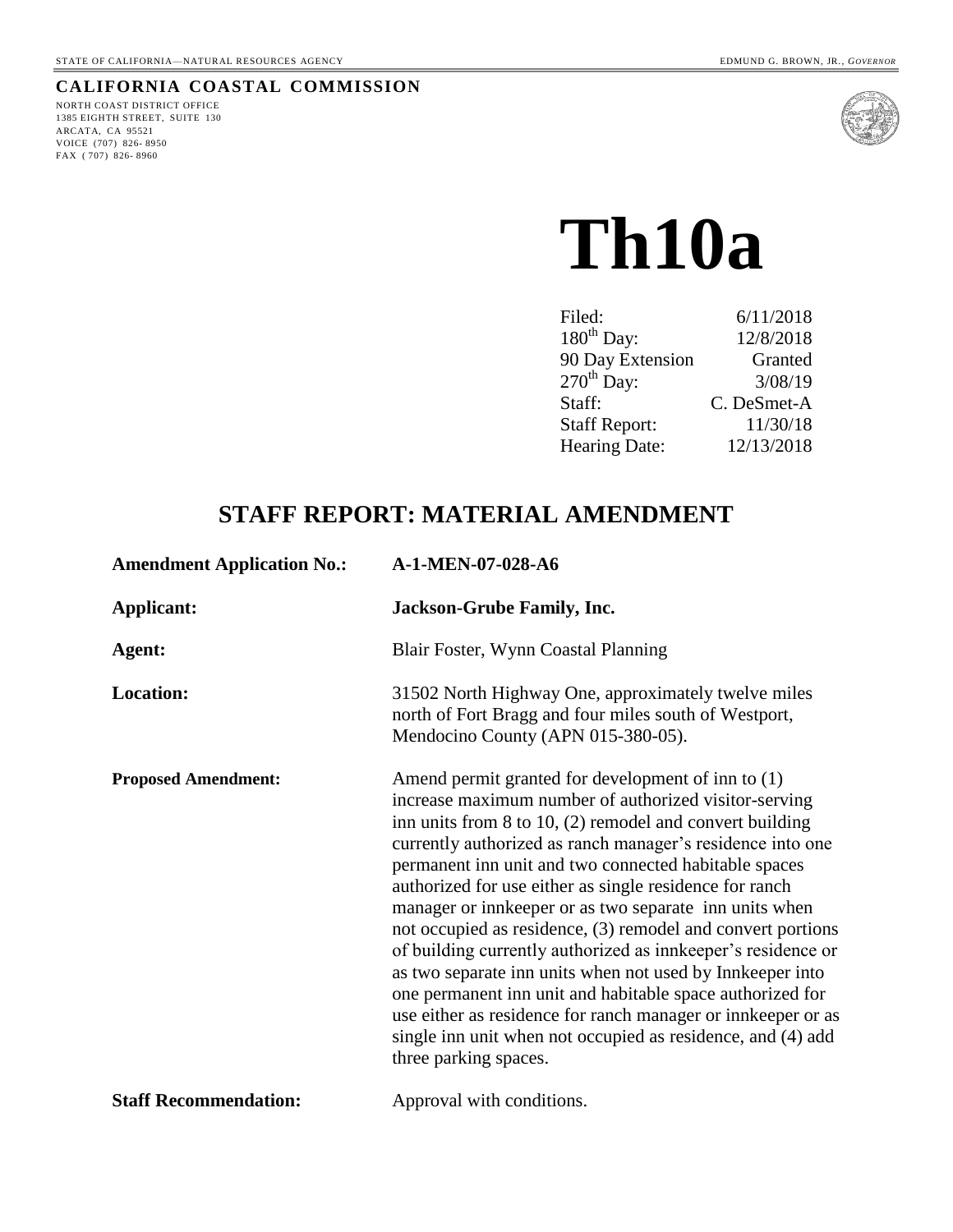## **SUMMARY OF STAFF RECOMMENDATION**

Commission staff recommends **approval** of CDP amendment request A-1-MEN-07-028-A6, as conditioned.

Jackson-Grube Family, Inc. proposes to amend Coastal Development Permit A-1-MEN-07-028, granted by the Commission in 2010, for the redevelopment of an existing complex of ranch buildings and development of a six-unit inn four miles south of Westport in Mendocino County. As approved under the original CDP, the ranch and inn buildings are clustered within a 1.22-acre compound midway between the bluff edge and Highway 1 on the approximately 400-acre subject parcel. The coastal development permit has been amended several times to make various modifications to the originally approved development. The development as previously amended consists of an 8-unit inn, two of which are part time inn units that otherwise are part of an innkeeper's residence. The eight units are spread between three separate structures within the compound. One of the structures, the Northeast inn building, currently contains the innkeeper's residence. A separate structure, the Southeast inn building, currently contains a ranch manager's residence. Other approved development includes an equipment barn for the ranch, a generator/pump shed, water tanks, and parking.

The proposed development would make several modifications to the inn, including (1) increasing the maximum number of authorized visitor-serving inn units from 8 to 10; (2) remodeling and converting the Southeast inn building currently authorized as the ranch manager's residence into one permanent inn unit and two connected habitable spaces authorized for use either as single residence for ranch manager or innkeeper, or as two separate inn units when not occupied as residence, (3) remodeling and converting the portions of the Northeast inn building currently authorized as the innkeeper's residence or as two separate inn units into one permanent inn unit and a habitable space authorized for use either as a residence for the ranch manager or innkeeper, or as another inn unit, and (4) adding three parking spaces

The LCP limits the number of inn units that can be allowed at the site to ten and the number of residential units that can be allowed at the site without obtaining an additional use permit to one (the ranch manager's residence) plus a caretaker's unit (the innkeeper's residence) as currently proposed. Staff is recommending several special conditions to help ensure these limitations are not exceeded. **Special Condition 7** makes clear existing requirements under the Coastal Act and the Commission's regulations that any future development at the site, including any proposed addition of more inn units or residential units will require a further amendment. Staff is also recommending **Special Conditions 28 and 29** which limit the number of residential and inn units to conform with the provisions of the certified LCP related to density. Also, **Special Condition 30** provides a mechanism to notify the Commission when the applicant changes the use of habitable spaces in the Northeast and Southeast inn buildings as authorized between inn units and residential units for the ranch manager and innkeeper to make it clear how the buildings are being used at any given time.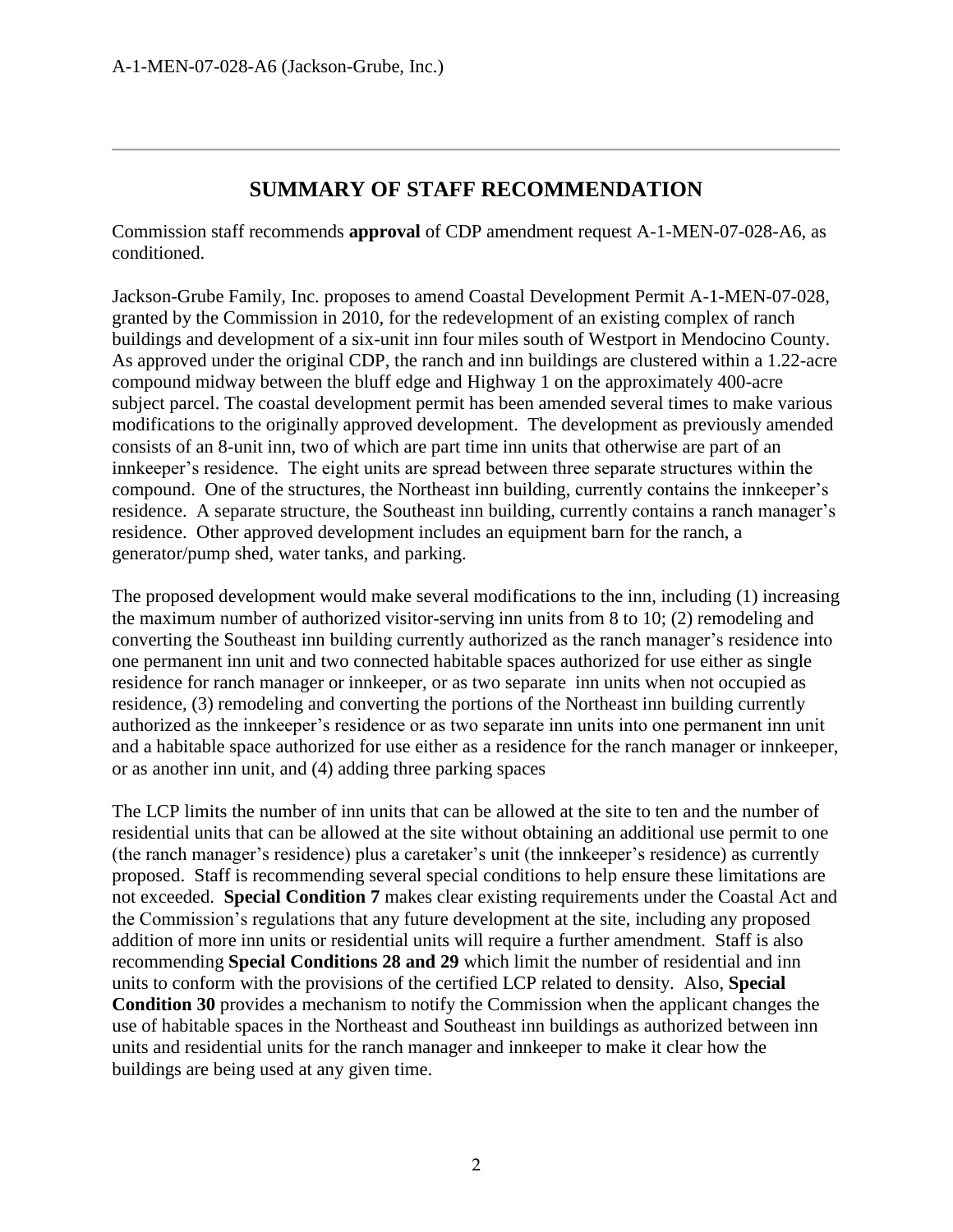#### A-1-MEN-07-028-A6 (Jackson-Grube, Inc.)

The applicant's groundwater and septic system evaluations demonstrate that the existing water wells and septic systems serving the inn have sufficient capacity to serve the ten total inn units and other development that would be allowed under the permit as amended. As all of the development would occur within the existing inn compound in and around existing structures and would not include new structures exceeding the height of the existing buildings, the proposed modifications to the development would be visually subordinate to the character of its setting.

Staff believes that as conditioned, the proposed project is consistent with all applicable Chapter Three policies of the certified Mendocino County LCP and the public access policies of the Coastal Act.

The motion to adopt the staff recommendation of approval with special conditions is found on [page 5.](#page-4-0)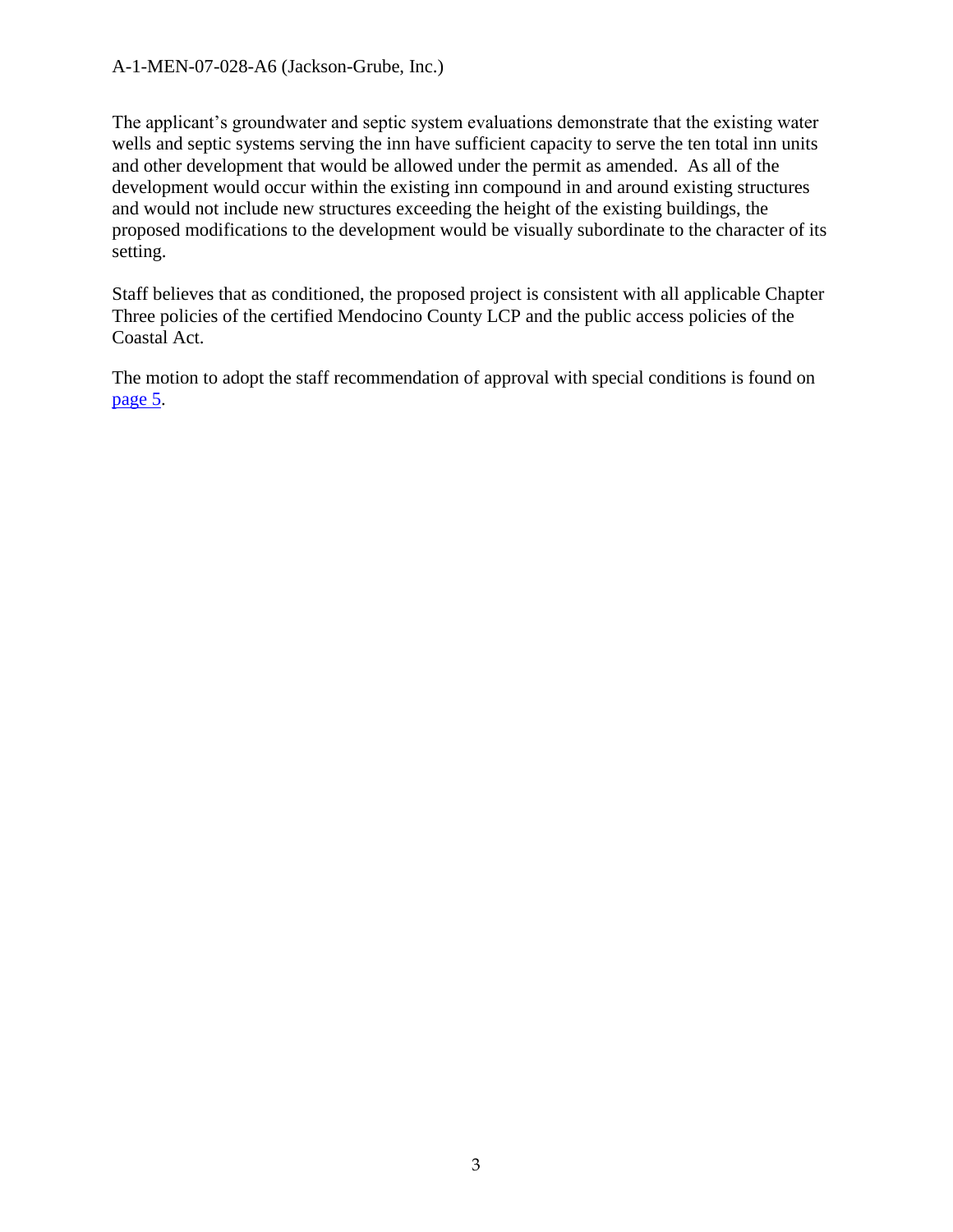# **TABLE OF CONTENTS**

## **[APPENDICES](https://documents.coastal.ca.gov/reports/2018/12/th10a/th10a-12-2018-appendix.pdf)**

| $Appendix A - Substantive File Documents$                  |
|------------------------------------------------------------|
| Appendix B – Adequacy of Available Services LCP Policies   |
| Appendix C – Visual Resources LCP Policies                 |
| <u><b>Appendix D – Standard and Special Conditions</b></u> |

#### **[EXHIBITS](https://documents.coastal.ca.gov/reports/2018/12/th10a/th10a-12-2018-exhibits.pdf)**

- Exhibit 1 [Regional Location Map](https://documents.coastal.ca.gov/reports/2018/12/th10a/th10a-12-2018-exhibits.pdf)
- Exhibit 2 Assessor's Map [County of Mendocino](https://documents.coastal.ca.gov/reports/2018/12/th10a/th10a-12-2018-exhibits.pdf)
- Exhibit 3 [Site Plans](https://documents.coastal.ca.gov/reports/2018/12/th10a/th10a-12-2018-exhibits.pdf)
- Exhibit 4 [Adequacy of Current Water Supply System](https://documents.coastal.ca.gov/reports/2018/12/th10a/th10a-12-2018-exhibits.pdf)
- Exhibit 5 [Evidence of Adequate Septic Capacity](https://documents.coastal.ca.gov/reports/2018/12/th10a/th10a-12-2018-exhibits.pdf)
- Exhibit 6 [Site Photographs](https://documents.coastal.ca.gov/reports/2018/12/th10a/th10a-12-2018-exhibits.pdf)
- Exhibit 7 [Visual Effects of Window Glazing](https://documents.coastal.ca.gov/reports/2018/12/th10a/th10a-12-2018-exhibits.pdf)
- Exhibit 8 [Public Access & Recreation](https://documents.coastal.ca.gov/reports/2018/12/th10a/th10a-12-2018-exhibits.pdf)

Exhibit 9 – Site Plan – [Guest Units and Residential](https://documents.coastal.ca.gov/reports/2018/12/th10a/th10a-12-2018-exhibits.pdf) Units

- Exhibit 10 [CDP No. A-1-MEN-07-028 \(Original Permit\)](https://documents.coastal.ca.gov/reports/2018/12/th10a/th10a-12-2018-exhibits.pdf)
- Exhibit 11 [CDP Amendment No. A-1-MEN-07-028-A1](https://documents.coastal.ca.gov/reports/2018/12/th10a/th10a-12-2018-exhibits.pdf)
- Exhibit 12 [CDP Amendment No. A-1-MEN-07-028-A2](https://documents.coastal.ca.gov/reports/2018/12/th10a/th10a-12-2018-exhibits.pdf)
- Exhibit 13 [CDP Amendment No. A-1-MEN-07-028-A3](https://documents.coastal.ca.gov/reports/2018/12/th10a/th10a-12-2018-exhibits.pdf)
- Exhibit 14 [CDP Amendment No. A-1-MEN-07-028-A5](https://documents.coastal.ca.gov/reports/2018/12/th10a/th10a-12-2018-exhibits.pdf)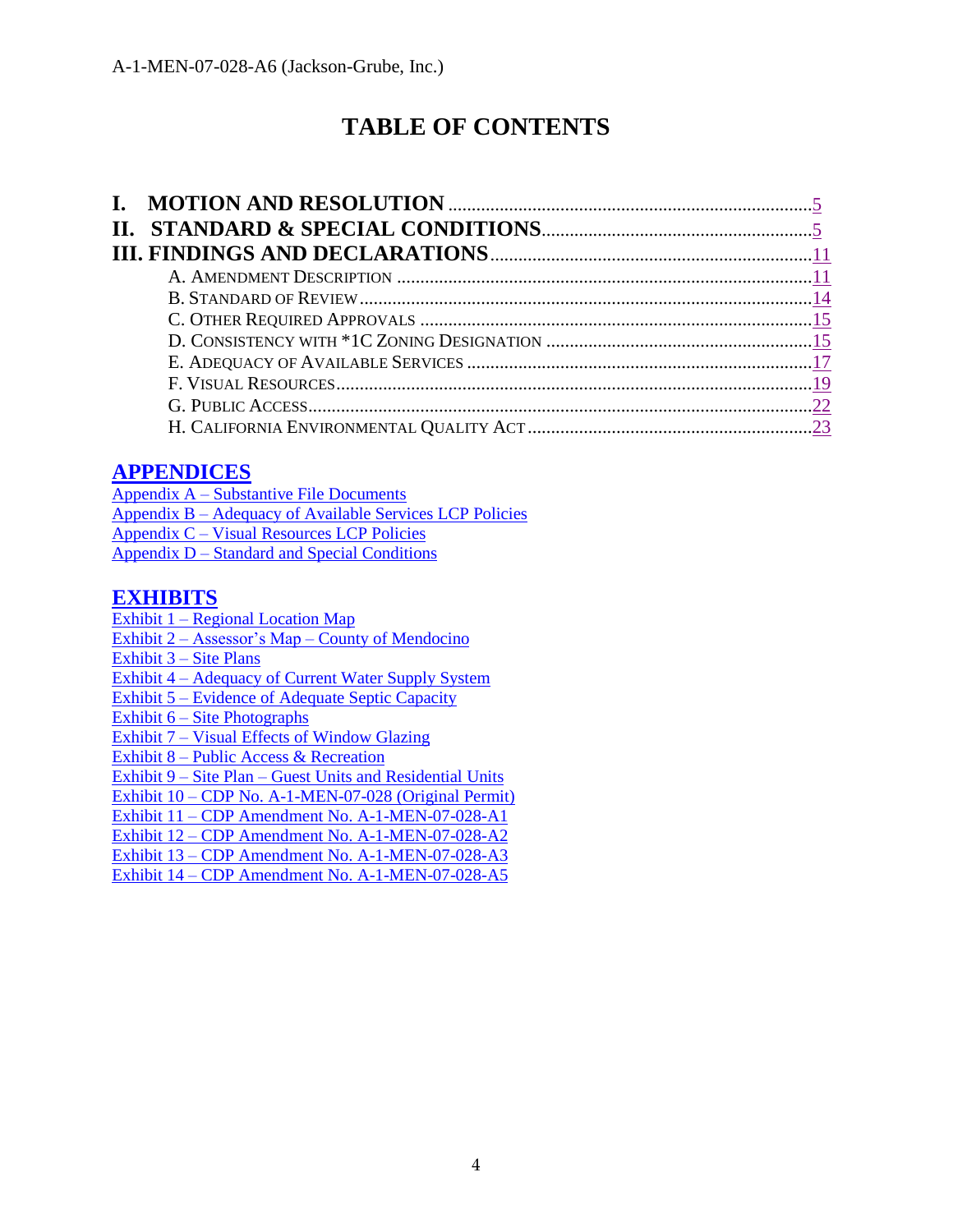## <span id="page-4-0"></span>**I. MOTION AND RESOLUTION**

#### **Motion:**

*I move that the Commission approve the proposed amendment to Coastal Development Permit No. A-1-MEN-07-028 subject to the conditions set forth in the staff recommendation.*

Staff recommends a **YES** vote on the foregoing motion. Passage of this motion will result in conditional approval of the permit and adoption of the following resolution and findings. The motion passes only by affirmative vote of a majority of the Commissioners present.

#### **Resolution:**

*The Commission hereby approves the coastal development permit amendment on the grounds that the development as amended and subject to conditions will be in conformity with the policies of Chapter 3 of the Coastal Act. Approval of the permit amendment complies with the California Environmental Quality Act because feasible mitigation measures and/or alternatives have been incorporated to substantially lessen any significant adverse effects of the amended development on the environment.*

## <span id="page-4-1"></span>**II. STANDARD AND SPECIAL CONDITIONS**

The original permit (CDP No. A-1-MEN-07-028) contained 5 standard conditions and 23 special conditions. CDP Amendment No. A-1-MEN-07-028-A2 deleted Standard Condition No. 2 and Special Condition No. 4, modified Special Conditions Nos. 1, 2, 7, 9, 15, 16, and 22, and added Special Conditions Nos. 24 and 25. The current amendment further modifies Special Condition Nos. 1, 2, 7, 15, and 22 as shown below and these conditions are re-imposed as conditions of CDP Amendment No. A-1-MEN-07-028-A6. Special Condition No. 25 is deleted and Special Condition No. 26 (Deed Restriction) replaces Special Condition No. 24 of the permit as previously amended. Special Conditions Nos. 26-30 are attached as new conditions to CDP Amendment No. A-1-MEN-07-028-A6. Standard Condition Nos. 1, 3, 4, and 5 and Special Conditions Nos. 3, 5, 6, 8-14, 16-21, and 23 are un-altered and remain in full force and effect. The new and modified conditions are listed below. Deleted wording is shown in strikethrough text, and new language appears as **bold double-underlined** text. For comparison, the text of all the original permit conditions is included in [Exhibit 1](https://documents.coastal.ca.gov/reports/2018/12/th10a/th10a-12-2018-exhibits.pdf)0, and the text of the conditions modified or added by Amendment A-1-MEN-07-028-A2 is included in Exhibit 12.

#### **1. Conformance of the Design and Construction Plans to the Geotechnical Investigation Report**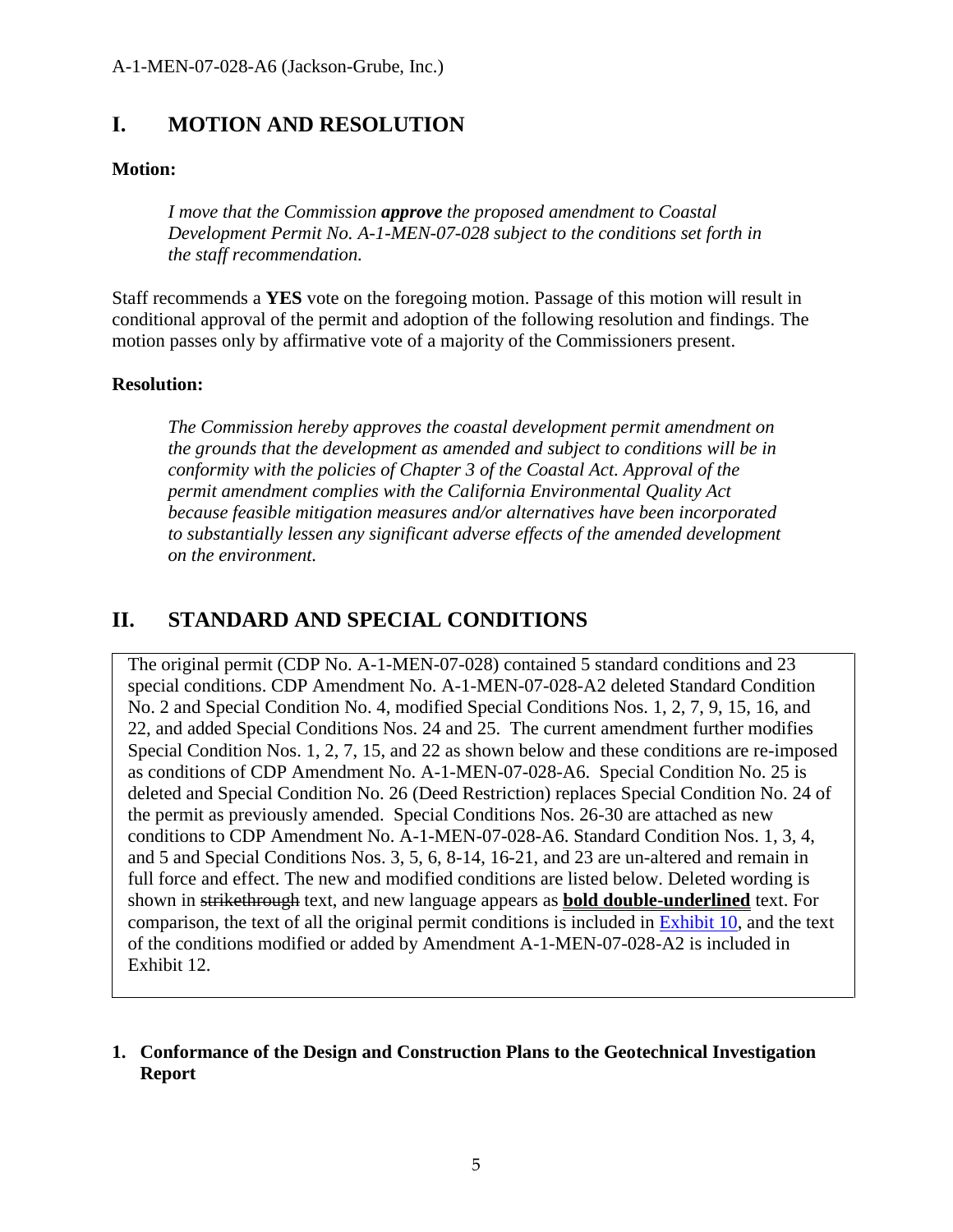- A. All final design and construction plans, including bluff setback, foundations, grading, and drainage plans, shall be consistent with the recommendations contained in the Geotechnical Investigation report dated January 10, 2008 prepared by BACE Geotechnical. **PRIOR TO ISSUANCE OF COASTAL DEVELOPMENT PERMIT NO. A-1-MEN-07-028**, the applicant shall submit, for the Executive Director's review and approval, evidence that a licensed professional (Certified Engineering Geologist or Geotechnical Engineer) has reviewed and approved all final design, construction, foundation, grading and drainage plans and has certified that each of those plans is consistent with all of the recommendations specified in the above-referenced geotechnical report approved by the California Coastal Commission for the project site.
- B. The permittee shall undertake development in accordance with the approved final plans as revised by the amended final plans titled, "Inn at Newport Ranch" prepared by Sellers & Company Architects, dated March 28, 2014 **for Amendment No. A-1-MEN-07-028- A2, and as further revised by the amended final plans titled, "Jackson Grube Family Inn at Newport Ranch," prepared by Wynn Coastal Planning (based on plans prepared by Sellers & Company Architects and dated June 30, 2017) and revised July 5, 2017 and October 3, 2018 for Amendment No. A-1-MEN-07-028-A6**. Any proposed changes to the approved final plans as revised by the amended final plans shall be reported to the Executive Director. No changes to the approved final plans as revised by the amended final plans shall occur without a Commission amendment to this coastal development permit unless the Executive Director determines that no amendment is legally required.

#### **2. No Future Bluff or Shoreline Protective Device**

A. By acceptance of this permit **amendment**, the applicant agrees, on behalf of himself and all successors and assigns, that no bluff or shoreline protective device(s) shall ever be constructed to protect the new m**M**ain inn building, rental c**C**ottage **building**, **Southeast inn building (formerly ranch manager's residence), Northeast inn building (formerly innkeeper's residence)** ranch manager's unit, ranch equipment barn, generator/pump shed**s, water storage tanks, fire systems, propane tanks,** innkeeper's unit and associated guest unit and garage, **parking spaces, overflow parking lot, courtyard,** septic system, driveway**s**, and utility lines authorized pursuant to Coastal Development Permit No. A-1-MEN-07-028 **as amended**, in the event that the m**M**ain inn building, rental c**C**ottage **building**, **Southeast inn building (formerly ranch manager's residence), Northeast inn building (formerly innkeeper's residence)** ranch manager's unit, ranch equipment barn, generator/pump shed**s, water storage tanks, fire systems, propane tanks,** innkeeper's unit and associated guest unit and garage, **parking spaces, overflow parking lot, courtyard,** septic system, driveway**s**, and utility lines are threatened with damage or destruction from waves, erosion, storm conditions, bluff retreat, landslides, ground subsidence, or other natural hazards in the future. By acceptance of this permit **amendment**, the applicant hereby waives, on behalf of himself and all successors and assigns, any rights to construct such devices to protect the m**M**ain inn building, rental c**C**ottage **building**, **Southeast inn building (formerly ranch manager's residence), Northeast inn building (formerly innkeeper's residence)** ranch manager's unit, ranch equipment barn, generator/pump shed**s, water storage tanks, fire systems, propane tanks,** innkeeper's unit and associated guest unit and garage, **parking**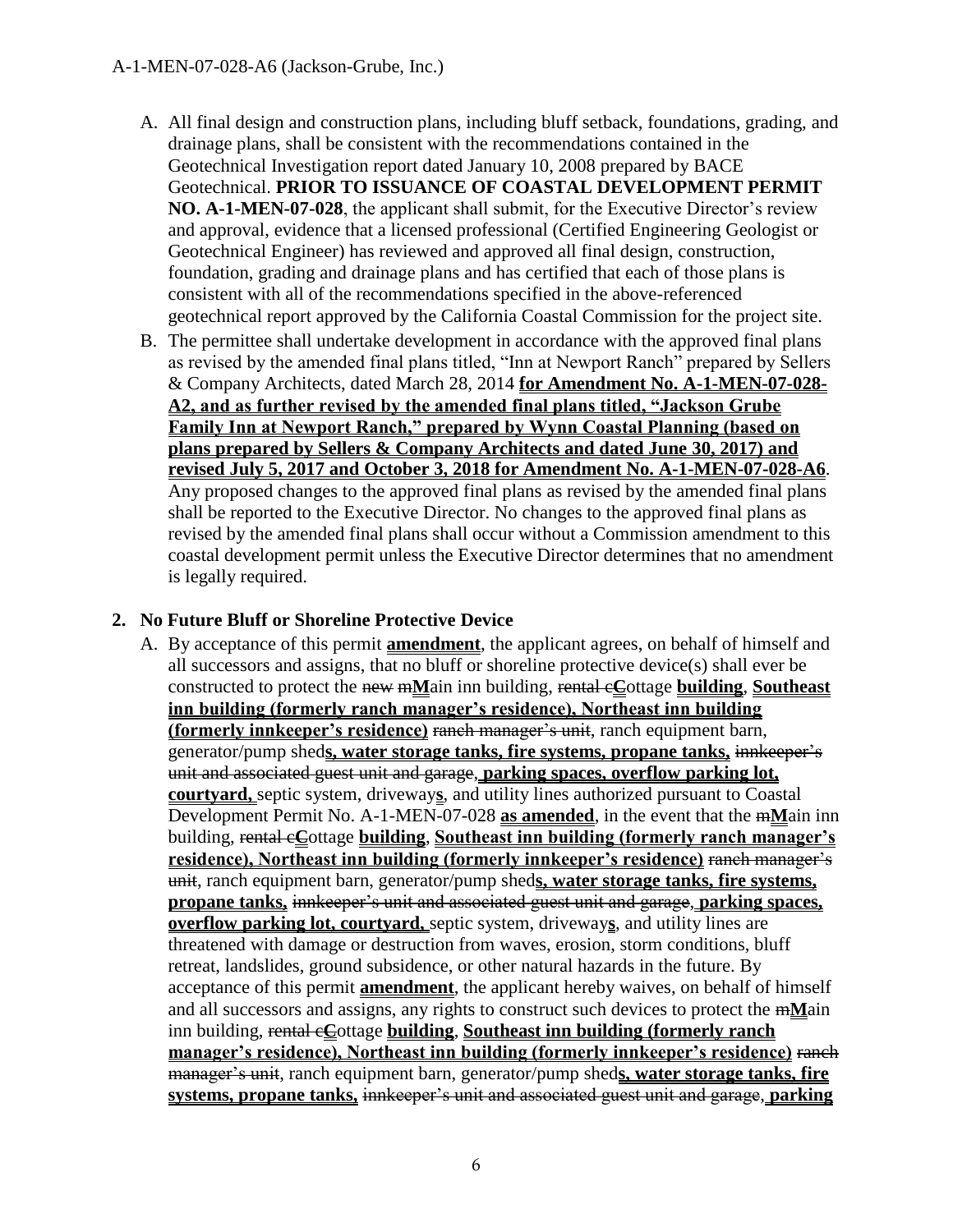**spaces, overflow parking lot, courtyard,** septic system, driveway**s**, and utility lines that may exist under Public Resources Code Section 30235 or under Mendocino County Land Use Plan Policy No. 3.4-12, and Mendocino County Coastal Zoning Code Section 20.500.020(E)(1).

- B. By acceptance of this permit **amendment**, the applicant further agrees, on behalf of himself and all successors and assigns, that the landowner shall remove the m**M**ain inn building, rental c**C**ottage **building**, **Southeast inn building (formerly ranch manager's residence), Northeast inn building (formerly innkeeper's residence)** ranch manager's unit, ranch equipment barn, generator/pump shed**s, water storage tanks, fire systems, propane tanks,** innkeeper's unit and associated guest unit and garage, **parking spaces, overflow parking lot, courtyard,** septic system, driveway**s**, and utility lines authorized by this permit **amendment** if any government agency has ordered that the structures are not to be occupied due to any of the hazards identified above. In the event that portions of the m**M**ain inn building, rental c**C**ottage **building**, **Southeast inn building (formerly ranch manager's residence), Northeast inn building (formerly innkeeper's residence)** ranch manager's unit, ranch equipment barn, generator/pump shed**s, water storage tanks, fire systems, propane tanks,** innkeeper's unit and associated guest unit and garage, **parking spaces, overflow parking lot, courtyard,** septic system, driveway**s**, and utility lines fall to the beach before they are removed, the landowner shall remove all recoverable debris associated with the development from the beach and ocean and lawfully dispose of the material in an approved disposal site. Such removal shall require a coastal development permit.
- C. In the event the edge of the bluff recedes to within 10 feet of the m**M**ain inn building, rental c**C**ottage **building**, **Southeast inn building (formerly ranch manager's residence), Northeast inn building (formerly innkeeper's residence)** ranch manager's unit, ranch equipment barn, generator/pump shed**s, water storage tanks, fire systems, propane tanks,** innkeeper's unit and associated guest unit and garage, **parking spaces, overflow parking lot, courtyard,** septic system, driveway**s**, and utility lines but no government agency has ordered that the structures not be occupied, a geotechnical investigation shall be prepared by a licensed geologist or civil engineer with coastal experience retained by the applicant, that addresses whether any portions of the structures are threatened by waves, erosion, storm conditions, or other natural hazards. The report shall identify all those immediate or potential future measures that could stabilize the m**M**ain inn building, rental c**C**ottage **building**, **Southeast inn building (formerly ranch manager's residence), Northeast inn building (formerly innkeeper's residence)** ranch manager's unit, ranch equipment barn, generator/pump shed**s, water storage tanks, fire systems, propane tanks,** innkeeper's unit and associated guest unit and garage, **parking spaces, overflow parking lot, courtyard,** septic system, driveway**s**, and utility lines without shore or bluff protection, including but not limited to, removal or relocation of portions of the m**M**ain inn building, rental c**C**ottage **building**, **Southeast inn building (formerly ranch manager's residence), Northeast inn building (formerly innkeeper's residence)** ranch manager's unit, ranch equipment barn, generator/pump shed**s, water storage tanks, fire systems, propane tanks,** innkeeper's unit and associated guest unit and garage, **parking spaces, overflow parking lot, courtyard,** septic system, driveway**s**, and utility lines. The report shall be submitted to the Executive Director and the appropriate local government official. If the geotechnical report concludes that the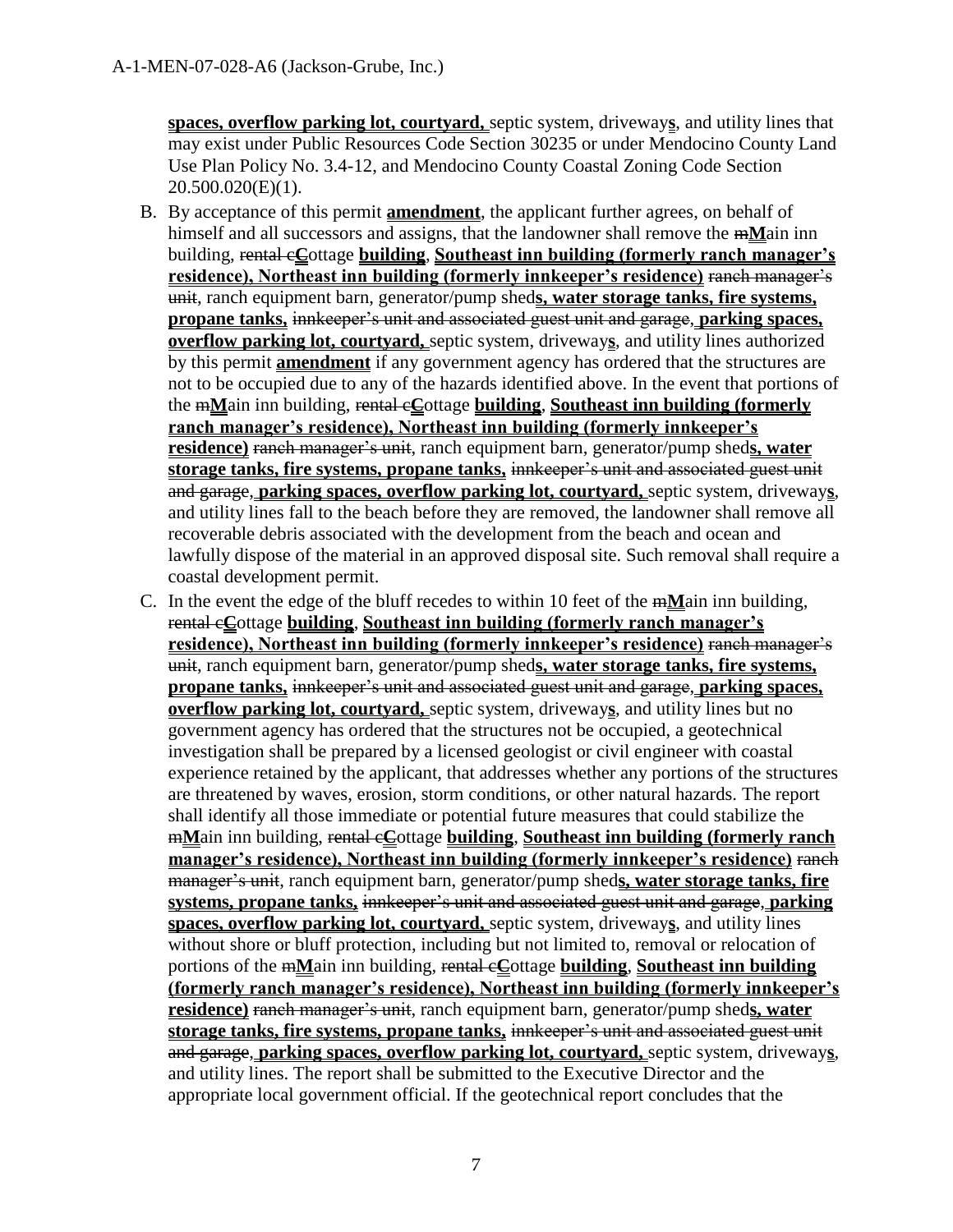m**M**ain inn building, rental c**C**ottage **building**, **Southeast inn building (formerly ranch manager's residence), Northeast inn building (formerly innkeeper's residence)** ranch manager's unit, ranch equipment barn, generator/pump shed**s, water storage tanks, fire systems, propane tanks,** innkeeper's unit and associated guest unit and garage, **parking spaces, overflow parking lot, courtyard,** septic system, driveway**s**, and utility lines is unsafe for use, the permittee shall, within 90 days of submitting the report, apply for a coastal development permit amendment to remedy the hazard which shall include removal of the threatened portion of the m**M**ain inn building, rental c**C**ottage **building**, **Southeast inn building (formerly ranch manager's residence), Northeast inn building (formerly innkeeper's residence)** ranch manager's unit, ranch equipment barn, generator/pump shed**s, water storage tanks, fire systems, propane tanks,** innkeeper's unit and associated guest unit and garage, **parking spaces, overflow parking lot, courtyard,** septic system, driveway**s**, and utility lines.

#### **7. Future Development Restrictions**

- A. This permit is only for the development described in Coastal Development Permit Amendment No. A-1-MEN-07-028-A2 **as amended**. Any future improvements to the authorized structures and other approved development and any changes in use of the structures will require a further permit amendment or a new coastal development permit.
- B. The six approved permanent inn units in the m**M**ain building **(3 units),** and c**C**ottage **building (3 units), Northeast inn building (1 unit), and Southeast inn building (1 unit)** are intended to be used for commercial transient **guest** occupancy purposes only. When and if any of the inn units cease to be used for commercial transient **guest** occupancy purposes, a coastal development permit amendment or new coastal development permit application shall be obtained to either remove the unit or convert the unit to a use consistent with the certified Mendocino County LCP.
- C. When not being occupied by the **used as residences for the ranch manager or** innkeeper**,** or his/her guests, the innkeeper's unit and associated guest unit **the two adjoining habitable spaces at the north end of the Southeast inn building and the habitable space and kitchen at the south end of the Northeast inn building** are to be used for commercial transient **guest** occupancy purposes only. When and if these units cease to be used for either the **ranch manager's or** innkeeper's residence or commercial transient occupancy purposes, a coastal development permit amendment or new coastal development permit application shall be obtained to either remove the units or convert the units to a use consistent with the certified Mendocino County LCP.

#### D. **Any division of any of the approved inn units to create additional inn units will require a permit amendment.**

#### **15. Special Events**

Special events are gatherings of multiple persons using the approved inn and ranch complex and other parts of the subject property for purposes other than, or in addition to, overnight accommodations in the approved guest units for which the managers of the inn or their employees or agents either (a) charge a fee for the use or services to accommodate the use, or (b) exclude the general public. Examples of special events include weddings, organizational retreats, lectures, classes, business meetings or meetings of other organizations for which the managers of the inn or their employees or agents either (a) charge a fee for the use or services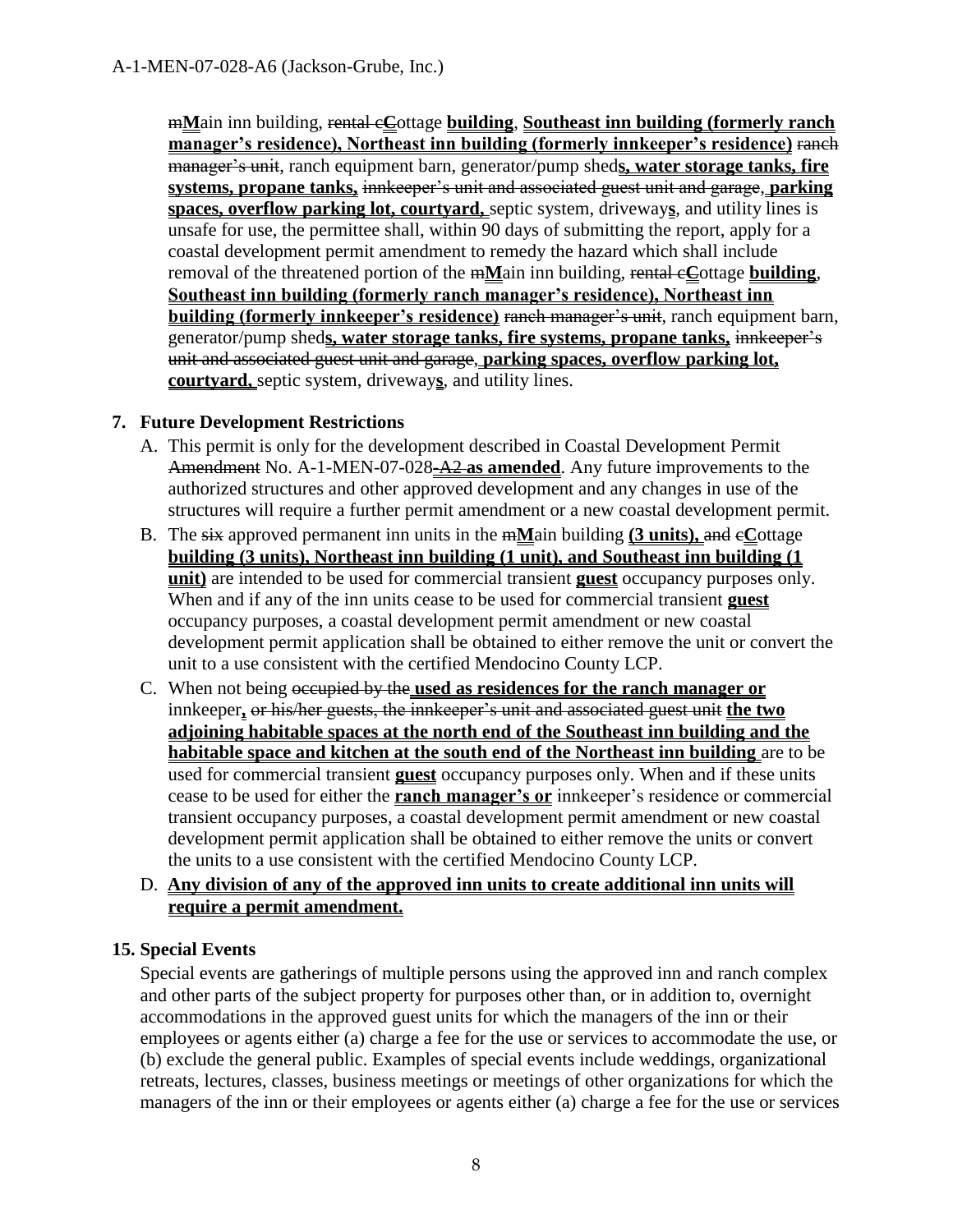to accommodate the use, or (b) exclude the general public. Special events shall be subject to the following restrictions:

- A. Special events at the facility shall be limited to a maximum of 99 persons and to a maximum of 12 events per year. Gatherings of 100 or more persons or requests for more than 12 special events per year shall require an amendment to this coastal development permit.
- B. During temporary events and at all other times, the number of vehicles parked at the site shall be limited so that all of the vehicles of visitors, guests, workers, and others staying at or working at the inn and ranch can be accommodated in the 14 space primary parking lot, within the 2-space guest garage structure, **20 designated parking spaces** and the 24 **25** space overflow parking area **shown in the proposed site plan attached as Exhibits No. 3, page 2 of 7, of the staff recommendation for Amendment No. A-1-MEN-07- 028-A6**. No parking is allowed elsewhere on the project site as shown in Exhibit No. 28 **of the July 22, 2010 staff recommendation for Permit No. A-1-MEN-07-028** including, but not limited to areas along the driveway or in the fields adjoining the inn complex.
- C. Any tents installed to accommodate temporary events shall be located within the confines of the perimeter fence to be installed around the inn and ranch complex.
- D. Special events shall have duration of no more than three days.
- E. Special events shall be non-consecutive and any tents or other temporary structures and facilities installed to accommodate a temporary event shall be taken down within 48 hours of each special event.
- F. A coastal development permit amendment for a temporary event of 100 or more persons or for a special event that is the  $13<sup>th</sup>$  or greater event held at the site in the last year shall be obtained prior to holding the event.

#### **22. Length of Stay Provisions**

All **habitable spaces used for commercial transient guest occupancy purposes as inn units** six inn units in the main building and cottage, shall be open and available to the general public. Rooms **Inn units** may not be rented to any individual, family, or group for: (1) more than 30 consecutive calendar days counting portions of calendar days as full days; or  $(2)$  no more than 60 days per year. When not being occupied by the innkeeper or his/her guests, the innkeeper's unit and associated guest unit shall be open and available to the general public as the inn's seventh and eighth visitor accommodation units, and shall not be rented to any individual, family, or group for: (1) more than 30 consecutive calendar days counting portions of calendar days as full days; or (2) no more than 60 days per year.

## **26**. **Deed Restriction**

**PRIOR TO ISSUANCE OF COASTAL DEVELOPMENT PERMIT A-1-MEN-07-028- A6, the Applicant shall submit to the Executive Director for review and approval documentation demonstrating that the Applicant has executed and recorded against the property governed by this permit a deed restriction, in a form and content acceptable to the Executive Director: (1) indicating that, pursuant to this permit as amended, the California Coastal Commission has authorized development on the subject property, subject to terms and conditions that restrict the use and enjoyment of that property;**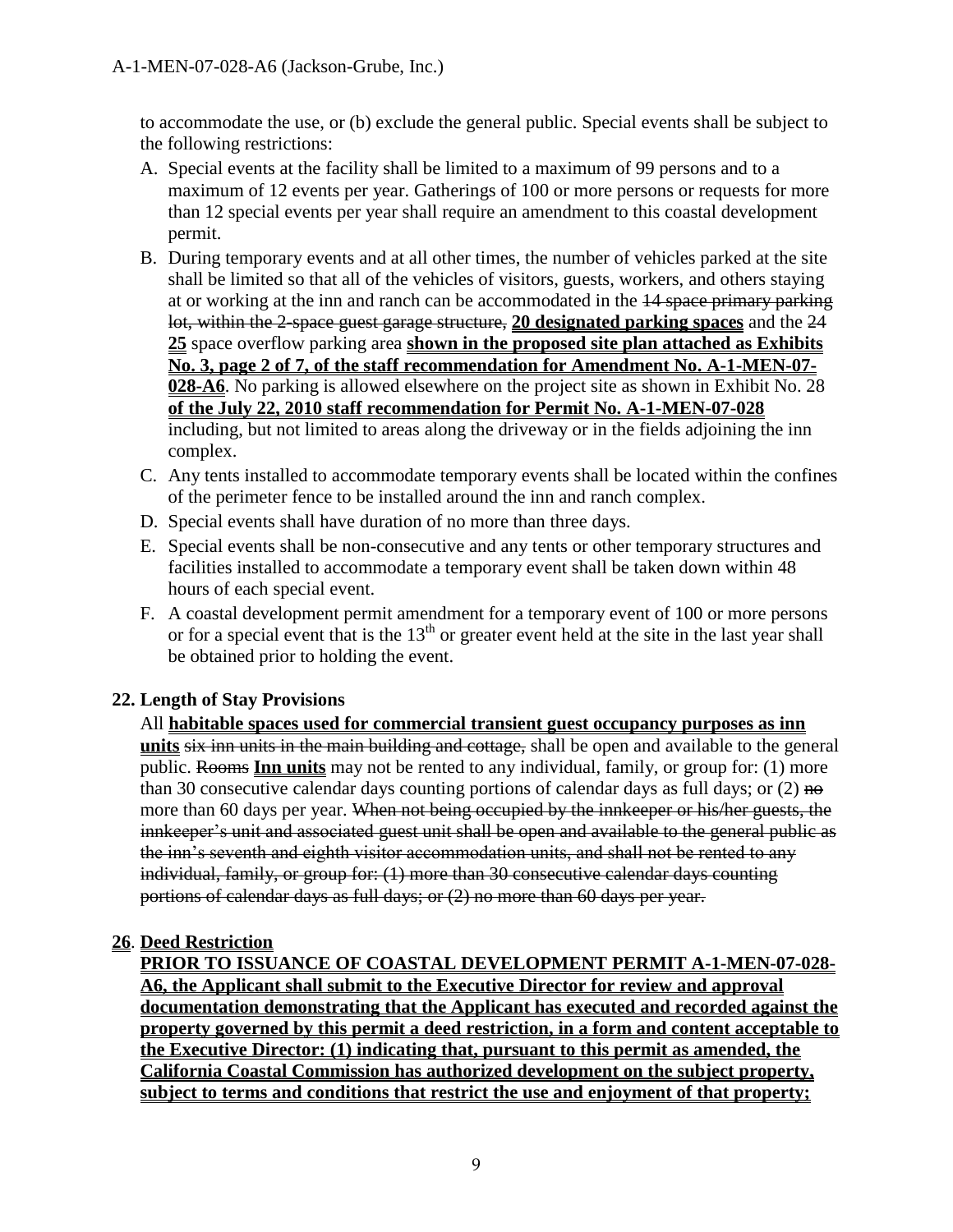**and (2) imposing the Special Conditions of this permit as amended as covenants, conditions and restrictions on the use and enjoyment of the property. The deed restriction shall include a legal description of the entire parcel or parcels governed by this permit amendment. The deed restriction shall also indicate that, in the event of an extinguishment or termination of the deed restriction for any reason, the terms and conditions of this permit, as amended, shall continue to restrict the use and enjoyment of the property so long as either this permit or the development it authorizes, or any part, modification, or amendment thereof, remains in existence on or with respect to the property. This deed restriction shall supersede and replace the deed restriction recorded pursuant to Special Condition 24 of Coastal Development Permit Amendment No. A-1-MEN-07-028-A2, approved May 16, 2014, which deed restriction is recorded as Instrument No. 2014-07394 in the official records of Mendocino County**

#### **27. County Use Permit Modification**

**PRIOR TO ISSUANCE OF COASTAL DEVELOPMENT PERMIT AMENDMENT NO. A-1-MEN-07-028-A6, the applicant shall submit, for the Executive Director's review and approval, a copy of the approved use permit modification issued by the County of Mendocino for the proposed project revisions. The Applicant shall inform the Executive Director of any changes to the project required by the County. Such changes shall not be incorporated into the project until the applicant obtains a further Commission amendment to this coastal development permit, unless the Executive Director determines that no amendment is legally required.** 

#### **28. Restrictions on Residential Use**

**The following restrictions shall apply with respect to residential use of the Inn: (1) residential use of the inn shall be limited to no more than two residences and the residences shall be used only as a residence for the manager of the ranch on the subject property and/or as a residence for an innkeeper who acts as the caretaker, manager or superintendent of the inn on the subject property; (2) residential use shall only occur within (a) the two adjoining habitable spaces combined as one residence at the north end of the Southeast inn building and (b) the habitable space and kitchen combined as one residence at the south end of the Northeast inn building; (3) the residences allowed under part (2) above in the Southeast inn building and Northeast inn building may be used either by the ranch manager or innkeeper at different times so long as no more than one ranch manager's residence and one innkeeper's residence exists at the inn at any one time; and (4) when not being used as residences for the ranch manager or innkeeper, the two adjoining habitable spaces at the north end of the Southeast inn building and the habitable space and kitchen at the south end of the Northeast inn building shall be used only for commercial transient guest occupancy purposes as inn units consistent with the requirements of Special Conditions 22 and 29.**

#### **29. Restrictions on Commercial Transient Guest Occupancy Use**

**The following restrictions shall apply with respect to commercial transient guest occupancy use of the Inn: (1) no more than 10 total inn units for commercial transient guest occupancy use shall exist at the inn at any one time; (2) all six inn units in the Main inn building and Cottage building, the habitable unit at the south end of the**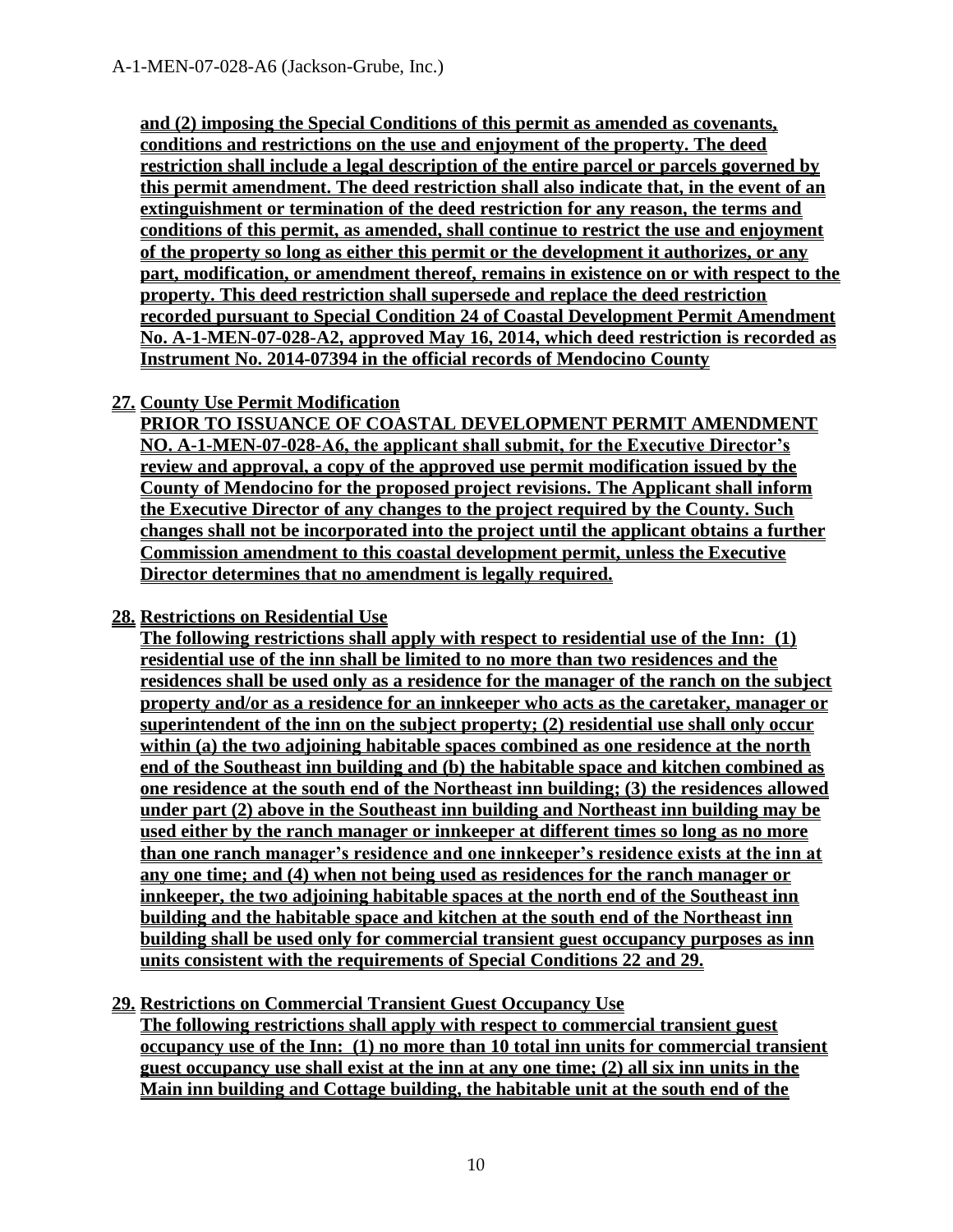**Southeast inn building, and the habitable unit at the north end of the Northeast inn building shall be permanently open and available to the general public for commercial transient guest occupancy use; (3) when not being used as residences for the ranch manager or innkeeper consistent with the requirements of Special Condition 28, the two adjoining habitable spaces at the north end of the Southeast inn building and the habitable space and kitchen at the south end of the Northeast inn building shall be open and available to the general public for commercial transient guest occupancy use as inn units so long as no more than 10 total inn units exist at the inn at any one time.**

**30. Notification of Allowed Changes Between Residential and Inn Unit Use of Habitable Spaces Within Southeast and Northeast Inn Buildings Prior to each proposed change of use of the two adjoining habitable spaces at the north end of the Southeast inn building and the habitable space and kitchen at the south end of the Northeast inn building between use as residences for the ranch manager or innkeeper and commercial transient guest occupancy use as inn units or between use as a residence for the ranch manager and use as a residence for the innkeeper as allowed by Special Conditions 28 and 29, the permittee shall submit written notification for the review and approval of the Executive Director. The submitted notification shall include (a) a written narrative of the proposed change in use with an explanation of how the proposed change is consistent with the requirements of Special Conditions 28 and 29, and (b) annotated floor plan diagrams of both the Southeast and Northeast inn buildings indicating how each habitable space within the two buildings are proposed to be used, either as an inn unit, a ranch manager or innkeeper residence, or left vacant.**

# <span id="page-10-0"></span>**II. FINDINGS AND DECLARATIONS**

The Commission hereby finds and declares as follows:

## <span id="page-10-1"></span>**A. PROJECT HISTORY AND AMENDMENT DESCRIPTION**

## **Approved Project**

On August 11, 2010, the Commission approved with conditions Coastal Development Permit (CDP) A-1-MEN-07-028 for the demolition of five existing ranch buildings and the development of a six unit ranch and inn compound at 31502 North Highway One, Mendocino County. The subject property is located on the west side of Highway One in rural northern Mendocino County approximately four miles south of Westport and 12 miles north of Fort Bragg. The site is located on a gently-sloping marine terrace that extends approximately one-quarter mile from the ocean bluff edge to the coastal hills east of Highway One. There is very little development on either side of the highway in the immediate vicinity of the site as the surrounding grassy terrace and hillsides are largely used for agricultural grazing. To protect the rural, agricultural character of the setting and scenic views to and along the ocean, the area is designated as "highly scenic" in the certified Mendocino County LCP.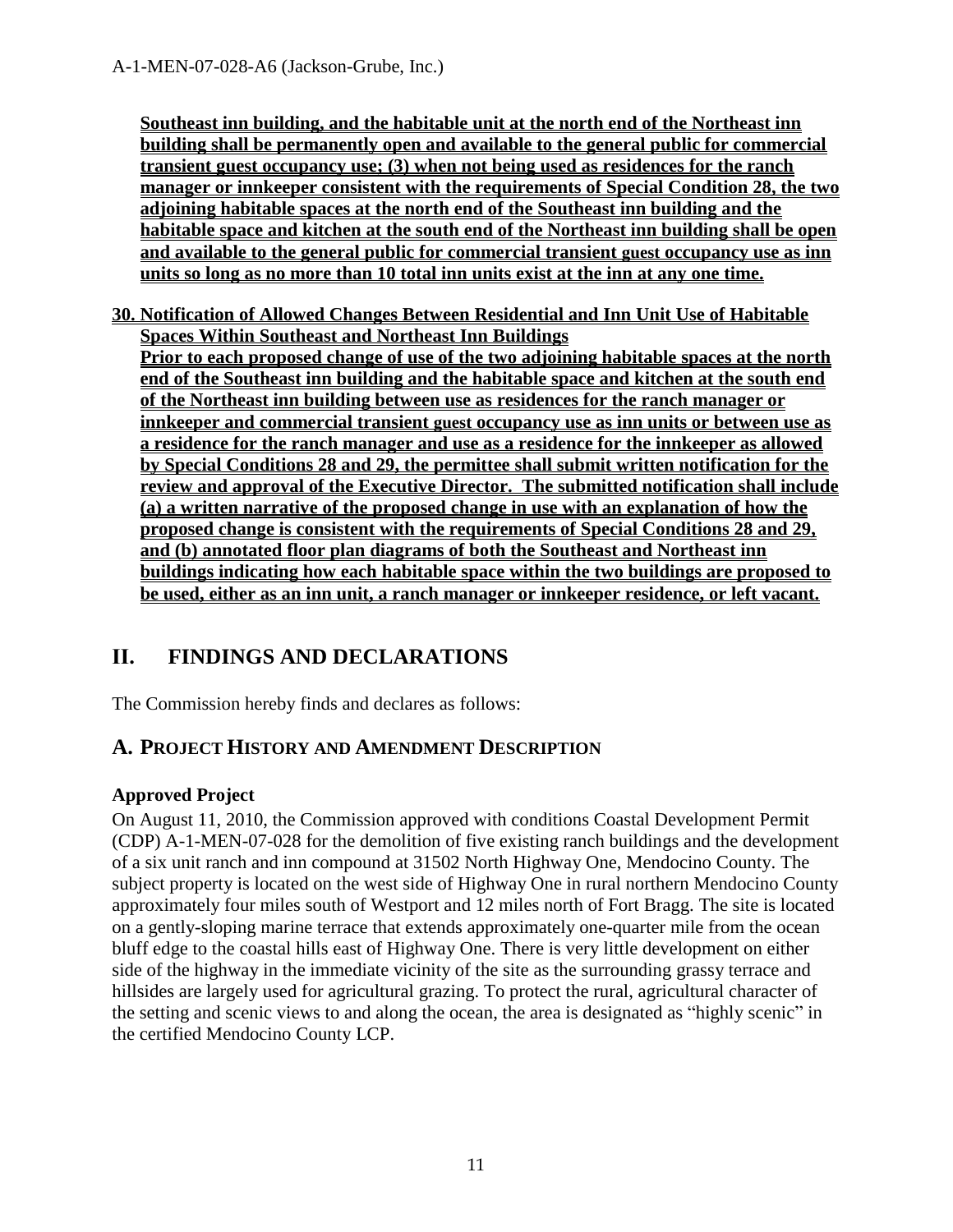The permit was issued on August 29, 2011[\[Exhibit 10\]](https://documents.coastal.ca.gov/reports/2018/12/th10a/th10a-12-2018-exhibits.pdf). In 2013, two immaterial amendments were issued for changes in roofing materials and septic system improvements<sup>1</sup>, and  $[Exhibits 11]$ [and 13\]](https://documents.coastal.ca.gov/reports/2018/12/th10a/th10a-12-2018-exhibits.pdf). Additionally, the Commission approved a material amendment under CDP No. A-1- MEN-07-028-A2 involving: (1) converting portions of the garage into a one bedroom innkeeper's unit (662 sq. ft.) and an associated guest unit (318 sq. ft.), both to be used occasionally as visitor accommodations; (2) extending the south eave of the equipment barn and installing a photovoltaic array on its roof; (3) installing a trellis on the cottage; (4) enclosing the north porch of the main building and enlarging its east patio; (5) making numerous glazing revisions to the main building, cottage, and garage; (6) installing three 3,000 gallon water tanks; (7) adding two retaining walls; (8) rearranging guest parking and exterior lighting; and (9) maintaining and upgrading the existing driveway instead of developing a new driveway alignment as originally approved. An additional amendment was proposed in 2013, but was withdrawn<sup>2</sup>. Finally, an additional immaterial amendment<sup>3</sup> was approved for the relocation of two garage parking spaces to the courtyard of the compound, and the conversion of the garage space into an office, storage room and porch area [\[Exhibit 14\]](https://documents.coastal.ca.gov/reports/2018/12/th10a/th10a-12-2018-exhibits.pdf).

The development as previously amended consists of an 8-unit inn, two of which are part time inn units that otherwise are part of an innkeeper's residence. The eight units are spread between three separate structures within the compound, including the Main inn building (3 units), the Cottage building (3 units), and the Northeast inn building (2 part-time units), which also contains the innkeeper's residence. A separate structure, the Southeast inn building currently contains a ranch manager's residence. Other approved development includes an equipment barn for the ranch, a generator/pump shed, water tanks, and parking. The ranch and inn compound was constructed within an approximately 1.22-acre area midway between the bluff edge and the highway. In total, the approved development includes 40 parking spaces, five within the proposed garage, 10 within the ranch and inn compound, and 25 in an unpaved overflow parking area just southeast of the compound.

The approved permit, as amended, includes 25 special conditions. A number of these special conditions address the protection of visual resources to ensure that the development remains subordinate to the character of its setting. The approved permit also includes special conditions that restrict the use of the six inn units and the Innkeeper's guest unit for visitor-serving uses.

#### **Proposed Amendment**

 $\overline{a}$ 

Under the current amendment request, the applicant would increase the total number of inn units to 10, and would remodel the Northeast and Southeast inn buildings, using each building either solely for inn units or for an inn unit and a residence for either the ranch manager or innkeeper. The ranch manager's residence and the innkeeper's residence could be switched between the Northeast and Southeast inn buildings at the applicant's discretion. Specifically, the modifications and changes of use include the following: (1) converting the structure containing

<sup>&</sup>lt;sup>1</sup> CDP Amendment No. A-1-MEN-07-028-A1; CDP Amendment No. A-1-MEN-07-028-A3

<sup>2</sup> CDP Amendment No. A-1-MEN-07-028-A4 (withdrawn)

<sup>&</sup>lt;sup>3</sup> CDP Amendment No. A-1-MEN-07-028-A5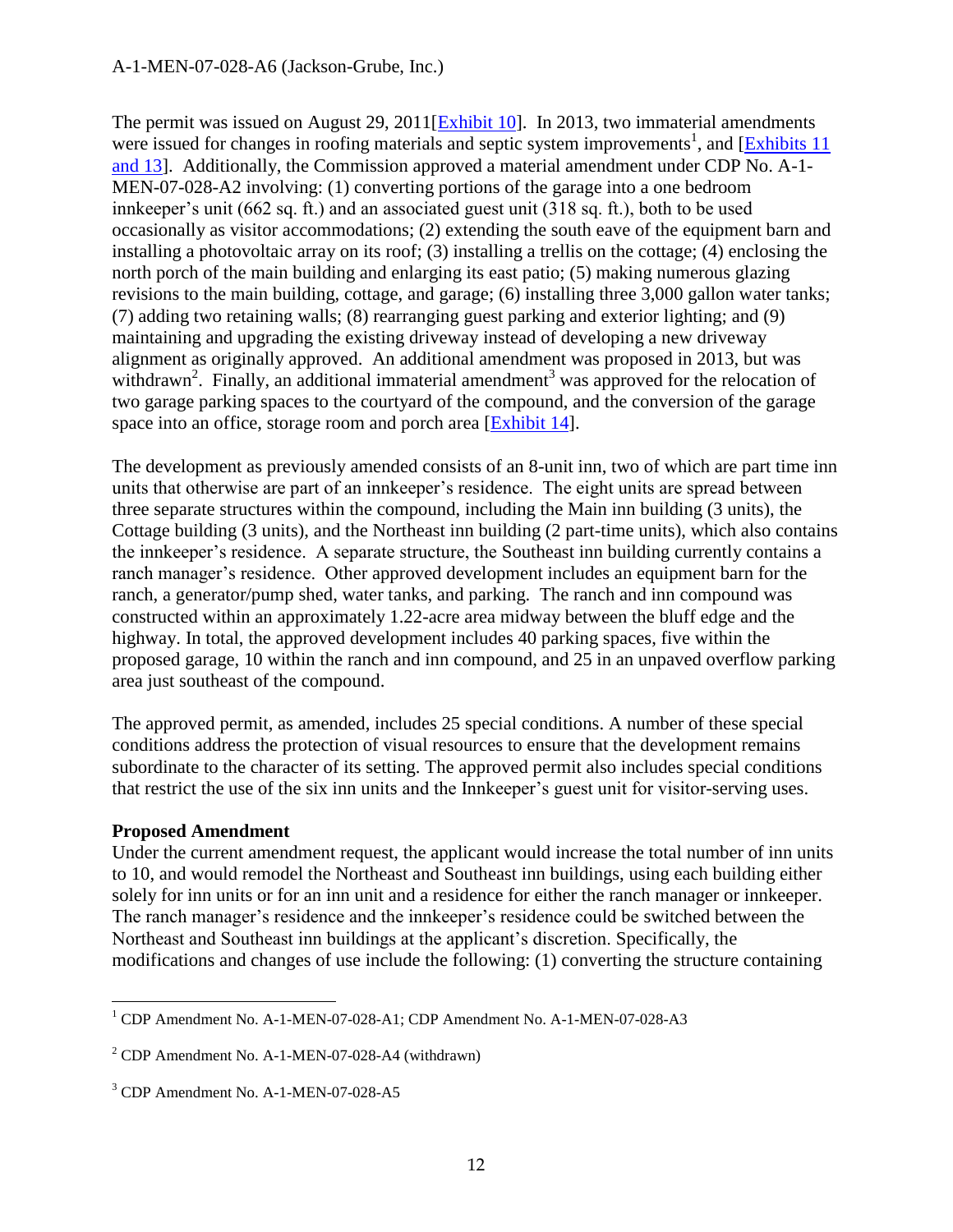#### A-1-MEN-07-028-A6 (Jackson-Grube, Inc.)

the existing ranch manager's residence (Southeast inn building) into three habitable units that will serve as either (a) three inn units, or (b) a residential unit for the innkeeper or ranch manager consisting of the two habitable units on the north end of the building (Units #3 and 4 combined as one) plus one additional inn unit on the south end of the building (Unit #5); and (2) converting the structure containing the existing Innkeeper's residence (Northeast Inn Building), office and full-time inn unit into two units that will serve as either (a) two inn units, or (b) a fulltime inn unit, plus a residential unit for the innkeeper or ranch manager consisting of the habitable unit on the south end of the building (Unit #2) with the office and kitchen remaining.

To ensure the variable use of the structures does not result in the limits of the certified LCP regarding the number of inn units and residences that can be allowed on the subject property to be exceeded, the applicant proposes to limit the total number of inn units existing at the inn at any one time to 10 and the number of residential units to two. In addition, the applicant proposes that one of the residences in the Northeast inn building or Southeast inn building will be occupied as a residence for the innkeeper. Furthermore, the applicant proposes to notify Commission staff when the use of the habitable units of the Northeast and Southeast inn buildings would change as authorized between inn units and residences for the innkeeper and ranch manager.

Project changes over time under the permit as amended with respect to the number of inn units and residential units allowed in each inn building are summarized in Table 1 below.

| No. of Units             | Permit Approved<br>August 2010 | $A$ mendment $-A2$<br>Approved May 2014 | Amendment A6<br>(current proposal) |
|--------------------------|--------------------------------|-----------------------------------------|------------------------------------|
| Main Inn Building        | 3G                             | 3G                                      | 3G                                 |
| Cottage Building         | 3G                             | 3G                                      | 3G                                 |
| Southeast Inn Building** | 1R                             | 1 R                                     | $3G$ or $(1G+1R)$                  |
| Northeast Inn Building*  | 1R                             | $1R+2G$                                 | $2G \text{ or } (1G+1R)$           |
| Equipment barn           |                                |                                         |                                    |
| Maximum Units Allowed    | $6G+1R$                        | $8G+2R$                                 | $10G+2R$                           |

**Table 1.** Changes to number of guest units (G) and residential units (R) allowed in each inn building over time under CDP A-1-MEN-07-028 as amended.

\*Garage converted to Innkeeper's Unit and associated guest unit, both to be used as occasional guest rentals. \*\*Ranch Manager Residence converted to Innkeeper's Unit and associated guest unit.

Other proposed modifications to the approved development under the current amendment request include: (1) adding windows, a gas stove, hot tub, and pergola to the existing Southeast inn building; (2) adding three parking spaces adjacent to the Southeast inn building; and (3) adding wooden fencing and a pergola adjacent to the existing Northeast inn building. Project plans are attached as [Exhibit 3.](https://documents.coastal.ca.gov/reports/2018/12/th10a/th10a-12-2018-exhibits.pdf)

Descriptions of approved development and references to current project plans contained in four of the special conditions of the existing permit as previously amended need to be updated to reflect the project changes proposed under Amendment A-1-MEN-07-028-A6. **Special Conditions 1, 2, 15, and 22** are modified to reflect the changes in the approved development and are re-imposed as conditions to CDP Amendment No. A-1-MEN-07-028-A6. The modifications to the conditions do not change the substantive requirements of the conditions.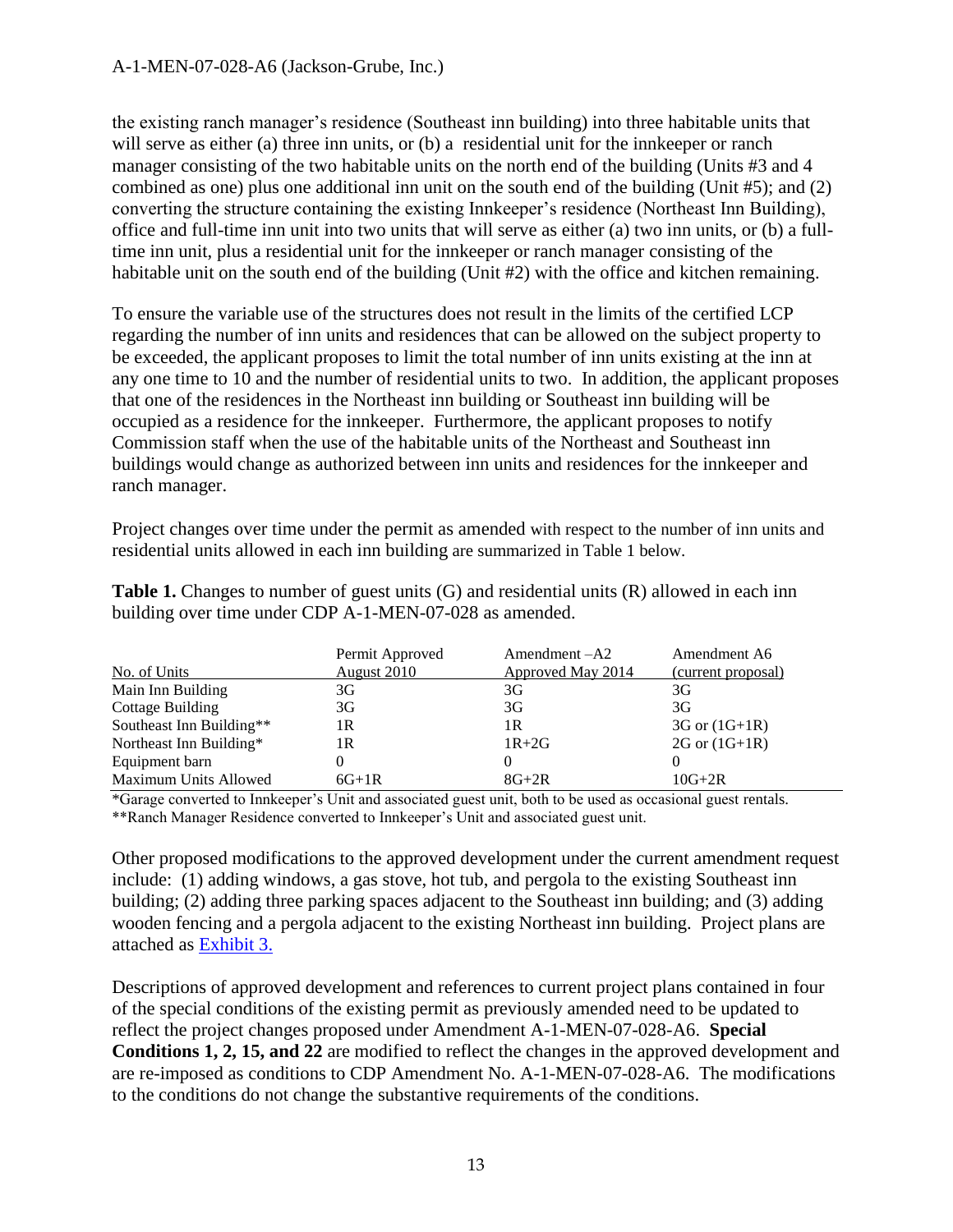Special Condition 1 continues to ensure that the proposed project is developed consistent with the 150-foot bluff setback and the design recommendations of the geotechnical report regarding site drainage and foundation design to reduce the contributions of the development to bluff retreat, bluff instability, and seismic hazards. The modifications to Special Condition 1 change the requirement of Section B that development are undertaken in accordance with the previously approved project plans to a requirement that the development be undertaken in accordance with the amended final plans submitted as part of the current amendment request.

**Special Condition 2** continues to prohibit the construction of bluff or shoreline protective devices to protect development approved on the subject property under the permit as amended, and continues to require removal or relocation of structures and appurtenances in the event that the bluff recedes to within 10 feet. The modifications to Special Condition 2 update the descriptions of the approved structures and appurtenances affected by the condition to reflect the changes in the approved development approved by the current amendment request and the nomenclature used to refer to particular buildings.

**Special Condition 15** continues to confine special events authorized to occur at the approved inn and ranch complex to a size and scale that is consistent with the LUP and the CZC (RMR-20:PD\*1C) to minimize impacts on coastal resources. Part B of Special Condition 15 limits the total number of vehicles of visitors, guests, workers, and others that can be parked at the site during a special event to those that can be accommodated in the number of parking spaces approved in particular locations within the inn and ranch compound. The modifications to Special Condition 15 update Part B to reflect the changes in the number and location of approved parking spaces within the compound as amended by the current amendment request

**Special Condition No. 22** requires that all habitable spaces used for commercial transient guest occupancy purposes as inn units shall be open and available to the general public, and rooms may not be rented to any individual, group, or family for more than 30 consecutive calendar days or more than 60 days per year. These requirements ensure that the visitor accommodation units are used by "transient guests" as defined in CZC Section 20.308.115(F). The modifications to Special Condition 22 update the references to approved inn units subject to the condition to reflect the changes in the number and array of inn units approved by the current amendment request.

Under permit amendment A2, **Special Condition No. 25** was added to the permit to ensure that the habitable space at the southern end of the Northeast inn building which was approved for use as a bedroom for the innkeeper's guests would not be rented or leased as a permanent residence separate from the Innkeeper's Unit. The applicant now is proposing to convert this habitable space into a full-time inn unit. Thus, Special Condition 25 is no longer applicable and shall be deleted.

## <span id="page-13-0"></span>**B. STANDARD OF REVIEW**

As the proposed project is within an area for which the Commission has certified a Local Coastal Program (LCP) and is located between the first public road and the sea, the applicable standard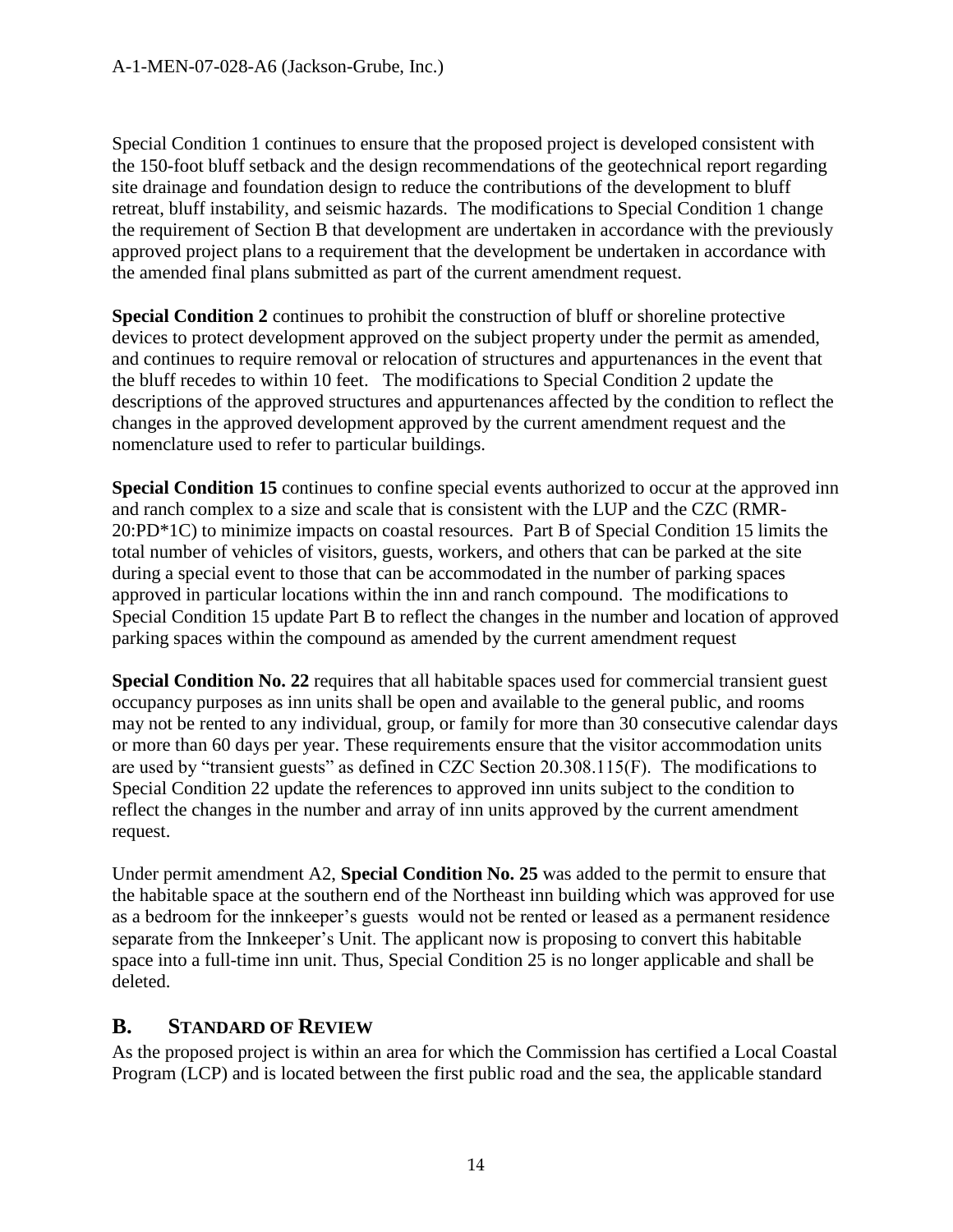of review for the Commission is the Mendocino County certified LCP and the public access policies of the Coastal Act.

## <span id="page-14-0"></span>**C. OTHER REQUIRED APPROVALS**

The proposed amended development requires a use permit modification from the County of Mendocino. The County is processing an immaterial amendment to Use Permit No. 6- 2006/2012. New **Special Condition 27**, requiring the applicant to submit a copy of the County's approval to the Executive Director prior to issuance of the CDP amendment, is added to ensure that the necessary local approval is obtained and that the development authorized by the County is consistent with the development authorized by the amended CDP.

## <span id="page-14-1"></span>**D. CONSISTENCY WITH LUP AND ZONING DESIGNATION**

The portion of the property on which the development is proposed is both designated in the County's certified LUP and zoned in the County's certified Implementation Plan as Remote Residential RMR-20:PD \*1C. Section 20.380.005 of Mendocino County's Coastal Zoning Code (CZC) indicates that the Remote Residential District is intended to be applied to lands within the coastal zone which have constraints for commercial agriculture, timber production, or grazing, but which are well suited for small scale farming, light agriculture and low density residential uses, or where the land has already been divided and substantial development has occurred. The "20" attached to the designation and zoning indicates that the minimum parcel size for land division purposes is one parcel for every 20 acres. The Planned Unit Development (PD) designation requires that new development be subject to site plan review to ensure maximum preservation of open space, protection of views from public roads, and resource protection, while allowing development provided for by the Coastal Plan. The \*1C designation is a land use and zoning overlay over the base remote residential land use classification and zoning district that allows for the construction of up to a 10-unit inn or 4-unit bed and breakfast facility with a coastal development use permit. The overlay is one of several visitor accommodation and services (VAS) combining districts defined in the LUP that cover a variety of visitor use types ranging from campgrounds to resorts.

In its 2010 de novo review of the original permit, the Commission found the proposed combination of ranching and visitor serving uses consistent with the Remote Residential RMR-20:PD \*1C LUP designation and zoning for the site. The \*1C designation allows a maximum density of ten guest rooms or suites and the inn as originally approved had six units [*CZC §20.436.030*(A)(1)(a)]. The approved ranch facilities are a form of "Light Agriculture" which is a principally permitted use within the RMR zoning district [*CZC §20.380.005*(B)]. The approved ranch manager's unit is a residential use that is principally permitted within the RMR district [*CZC §20.380.005*(A)].

Some of the changes under the proposed amendment involve design alterations to the approved buildings and adjustments to the site layout within the approved development footprint that do not involve changes of use, the addition of new structures, or a modification to the building envelope, and therefore do not raise issues of zoning and land use compliance. However, the changes under the proposed amendment to increase the total number of inn units allowed at the inn from 8 to 10, and to allow the use of certain habitable spaces within the Northeast and Southeast inn buildings to vary between inn units and residential use for the innkeeper and ranch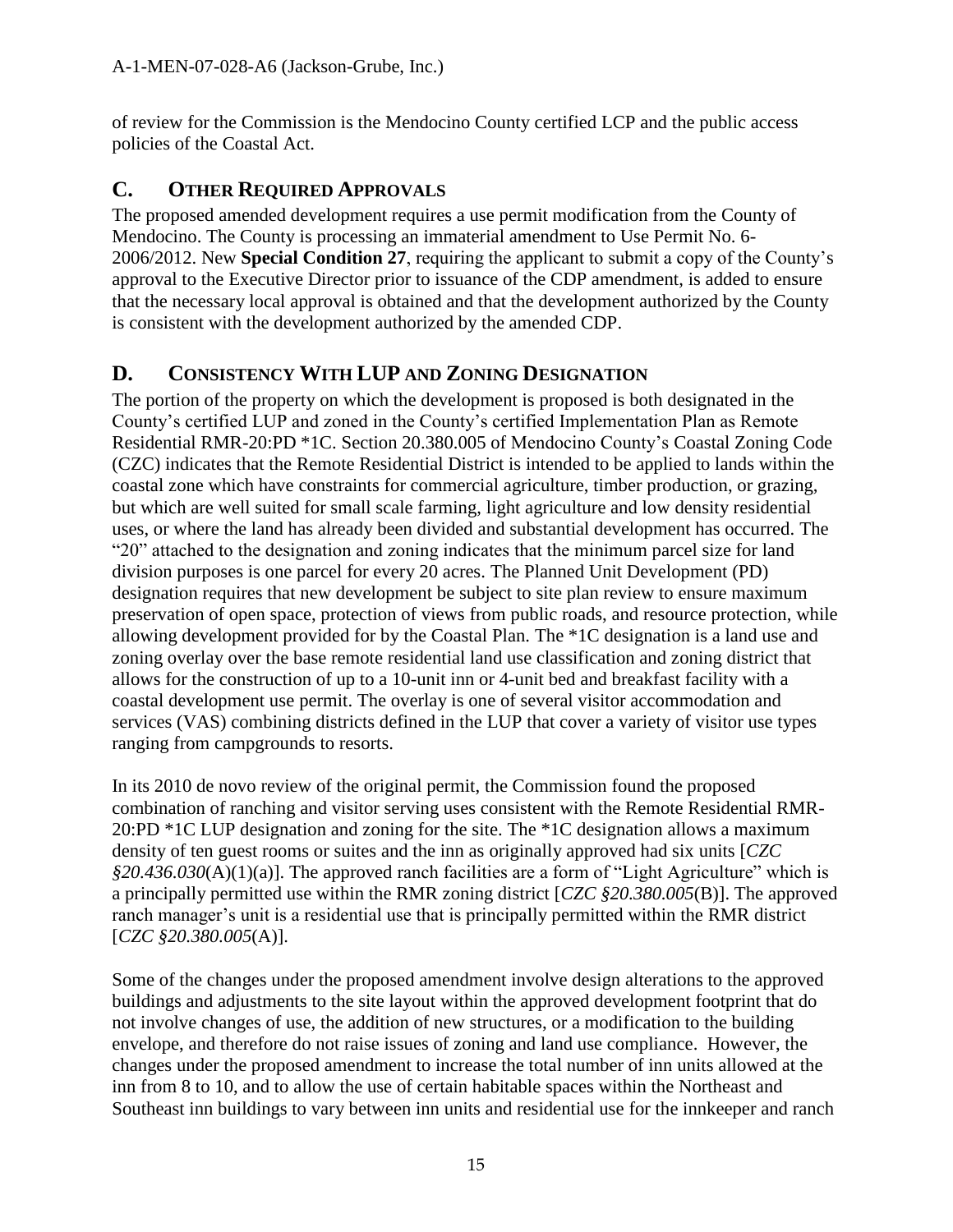#### A-1-MEN-07-028-A6 (Jackson-Grube, Inc.)

manager do raise issues of compliance with the certified LUP and zoning requirements applicable to the subject property. The increase in the total number of allowable inn units at the inn from 8 to 10 is consistent with the LCP. As noted above, the \*1C overlay zoning designation applied to the site allows for a maximum of ten guest rooms or suites. The current authorization under the permit for two residences consistent with the limitations of the LCP will not change under Amendment No. A-1-MEN-07-028-A6. The ranch manager's residence was originally approved as the single family residence that is principally permitted at the site under the RMR district. Under the original permit approval, the Commission found that the innkeeper's unit constitutes an Employee Caretaker Unit, which is a conditional use under the \*1C VAS combining district [*CZC §20.436.015*(A)]. An Employee Caretaker Unit is defined in CZC Section 20.316.030 in relevant part as one single-family dwelling or a single trailer coach occupied by a caretaker or manager or superintendent of the site's Visitor Accommodations and Services and his/her family. Thus, the applicant's proposal to limit the total number of inn units to 10 and limit the residential use of the subject property to a ranch manager's residence and innkeeper's unit is consistent with the density limitations of the certified LCP.

The proposed variable use of portions of the Northeast and Southeast inn buildings creates at least one scenario where the limit of 10 inn units could be exceeded without making physical changes to the buildings. The Southeast inn building has a total of three independent habitable spaces connected by lockable doorways. Under the proposed amendment, when the building will not be occupied as a residence for either the innkeeper or ranch manager, all three of the independent habitable spaces could be rented out as inn units. When the building will be occupied by a residence, two of the three independent habitable spaces (the two spaces at the north end of the building) are to be occupied as the single residence. However, if the ranch manager or innkeeper were to occupy only one of the three habitable spaces instead of two, the unoccupied habitable space not included in the residence could be rented out as an  $11<sup>th</sup>$  inn unit without having to make physical changes to the building, albeit contrary to the inn unit limitation proposed in the amendment and inconsistent with the limitations of the LCP applicable to the site as discussed above.

Several special conditions are attached or reimposed with modifications to help ensure the density limitations of the LCP applicable to the site are not exceeded. As proposed by the applicant, **Special Condition No. 28** restricts the residential use of the Inn at Newport Ranch to a residence for the innkeeper and a residence for the ranch manager. As discussed above, allowance of these two residences is consistent with the residential density limitations of the certified LCP applicable to the subject property. Special Condition 28 requires that the two residences only be located within the Northeast and Southeast inn buildings, and identifies the particular portions of those buildings that may be used as single residences. Special Condition 28 acknowledges that the habitable spaces that form each residence may be rented out as inn units consistent with the other special conditions of the permit.

Also as proposed by the applicant, **Special Condition 29** restricts the commercial transient use of the Inn, stating that no more than 10 total inn units for commercial transient guest occupancy use shall exist at the inn at any one time. In addition, Special Condition 29 requires that the habitable spaces used as inn units be open and available to the general public to rent rather than reserved for the exclusive use of a limited set of individuals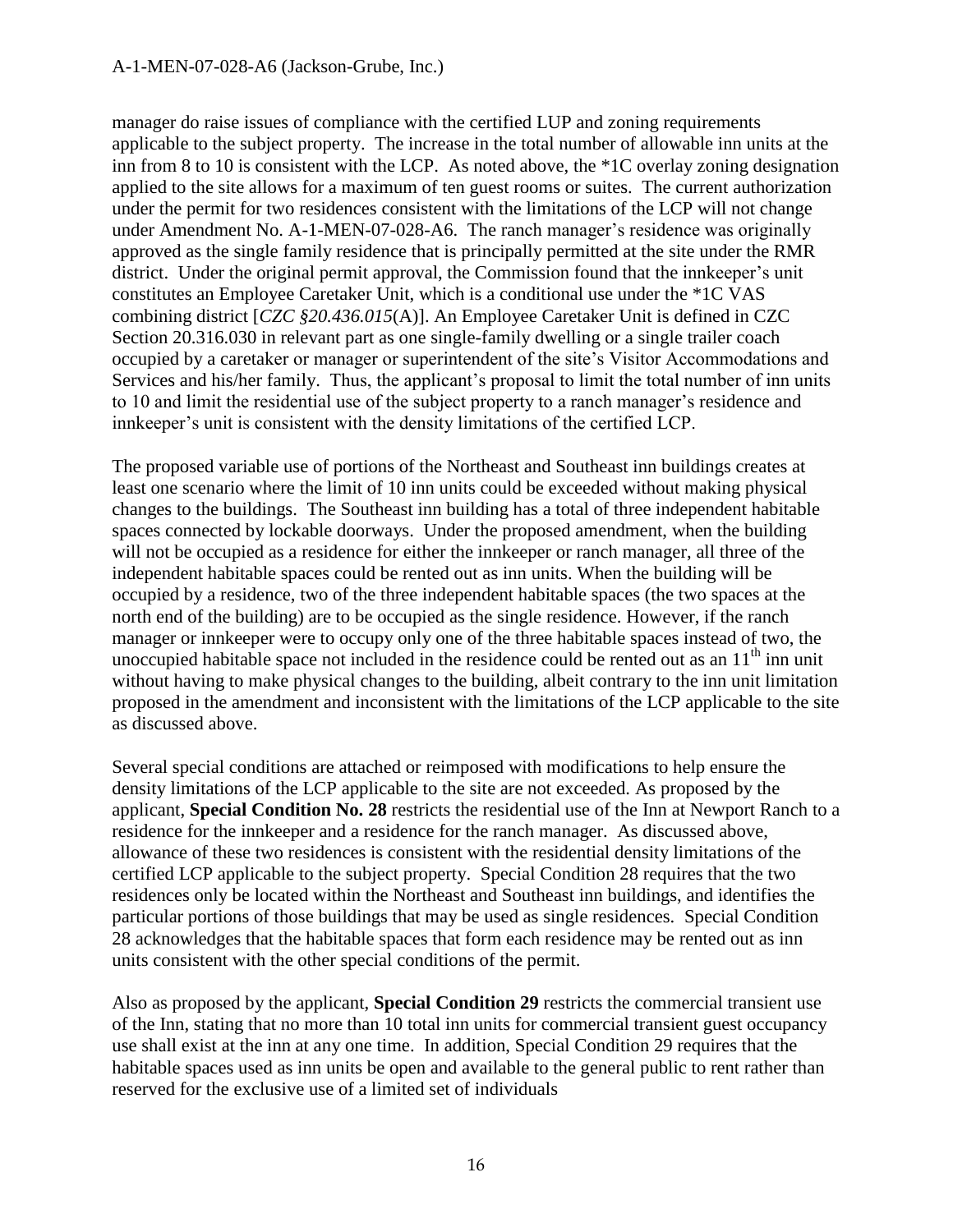Also as proposed by the applicant, **Special Condition 30** requires the permittee to provide for the review and approval of the Executive Director written notification when the applicant changes the use of habitable spaces in the northeast and southeast as authorized between inn units and residential units for the ranch manager and innkeeper to make clear how the buildings are supposed be used at any given time. The submittal must include: (a) a written narrative of the proposed change in use with an explanation of how the proposed change is consistent with the requirements of Special Conditions 28 and 29, and (b) an annotated floor plan diagram of both the Southeast and Northeast Inn Buildings indicating how each habitable space within said buildings are proposed to be used, either as an inn unit, a ranch manager or innkeeper unit, or left vacant.

**Special Condition 7** states that any changes to the approved use of the structures will require a further permit amendment or a new CDP. The condition is updated, modified, and re-imposed to incorporate the changes to the approved development. **Special Condition 7** has also been modified to state that any division of the approved units to create new units would also require permit amendment.

Finally, **Special Condition 26** requires that the terms and conditions of the permit be recorded as a deed restriction against the property. This requirement will ensure that future buyers of the property are made aware of the conditions of the permit as amended, including the above described conditions limiting the number of inn units and residences.

Therefore, as conditioned, the Commission finds that the amended development is consistent with the \*1C land use and zoning overlay and the other use and density limitations of the certified LCP applicable to the site.

## <span id="page-16-0"></span>**E. ADEQUACY OF AVAILABLE SERVICES**

#### **Adequacy of Available Water**

Mendocino County LUP Policy 3.8-9 requires that commercial developments and other potential major water users show proof of an adequate water supply and evidence that the proposed use shall not adversely affect contiguous or surrounding water sources/supplies. The approved development relies on groundwater pumped from an existing well on the property drilled in 1994. The project site lies within an area containing "Critical Water Resources" as designated by the 1982 Mendocino County Coastal Ground Water Study. Given that groundwater is relatively scarce in the area and that the inn will rely on groundwater, a potential issue is raised as to whether the development as amended is consistent with LUP Policy 3.8-9.

The current amendment increases the total number of authorized guest units to 10 and keeps the number of authorized residences at two, the ranch manager's residence and the innkeeper's residence. The Southeast inn building, formerly authorized as one residential unit for a ranch manager, will now be remodeled and authorized for use either as (a) three guest units; or (b) a residential/caretaker unit and one guest unit. The Northeast inn building, formerly authorized for use as an innkeeper's residence or as two inn units, will now be remodeled and authorized for use as either (a) two guest units; or (b) a guest unit and a residential/caretaker unit. The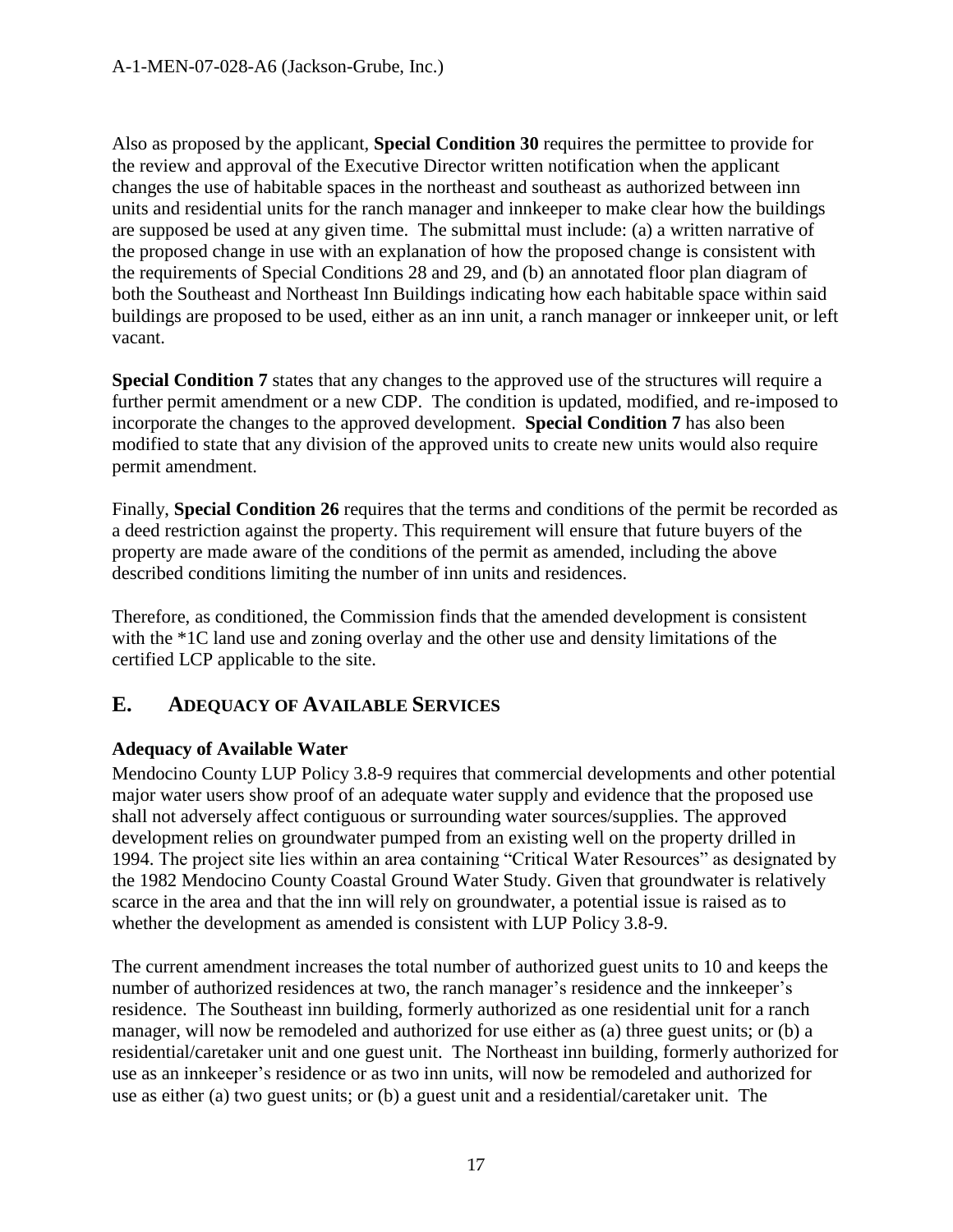amendment increases the maximum number of authorized inn units by two and maintains the maximum number of residences at two.

Under the original permit approval, a hydrology study conducted by Questa Engineering in 2008 concluded that the site would support a 10-unit inn as well as a two bedroom Innkeeper's Unit and a total of 5 hot tubs. The development was estimated to require a maximum daily need of 3,800 gallons of water per day.

In November 2017 and September 2018, Carl Rittman and Associates conducted an updated analysis regarding the adequacy of water supply for the proposed amendment, which was also reviewed and approved by the Mendocino Department of Environmental Health on December 15, 2017 (See [Exhibit](https://documents.coastal.ca.gov/reports/2018/12/th10a/th10a-12-2018-exhibits.pdf) 4). The analysis concluded and verified that there is adequate water supply to serve the proposed development as amended. The well has been tested and reported to produce approximately 9,000 gallons of water per day of sustained yield. The amended development will result in approximately the same demand for water as the development considered in the hydrology study in 2008 except for the additional demand to serve the several additional hot tubs approved herein. The additional hot tubs will require an additional 160 gallons of water per day resulting in a maximum flow estimate of 3,960 gallons per day. The use of 3,800 gallons per day will represent only about 35% of the Inn at Newport Ranch's demonstrated well production.

Therefore, the Commission finds that the well has ample capacity to serve the development as amended, and the use of the well to serve the amended project will not drawdown groundwater to the extent that would adversely affect contiguous or surrounding water sources and supplies, consistent with the requirements of LUP Policy 3.8-9.

#### **Septic System Capacity**

CZC Section 20.532.095 requires that the granting or modification of any CDP be supported by findings that solid waste capacity has been considered and is adequate to serve the proposed development.

The wastewater disposal system that serves the development at this site is split into two distinct systems – including a large leachfield to the west of the Inn and a separate leachfield system nearer the highway. Under a previous CDP amendment, the applicant was granted after-the-fact approval for the second, larger system. The leachfield to the west of the Inn has a calculated capacity of 1500 gallons per day; the smaller leachfield located to the east of the Inn has a capacity of 450 gallons per day. A visitor serving unit is assigned a base rate of 80 gallons per day and an additional 40 gallons per day for laundry uses, which brings the total rate for a visitor serving unit to 120 gallons per day. Spas are assigned a daily wastewater flow of 80 gallons per day or the actual spa value. Residential bedrooms are assigned a value of 150 gallons per day.

The anticipated daily wastewater from these 10 inn units can be calculated as follows:

- 5 visitor serving units @ 120 gallons per day
- 5 visitor serving units @ 180 gallons per day
- $\bullet$  (5 rooms x 120 gpd) + (5 rooms at 180 gpd) = 1500 gallons per day.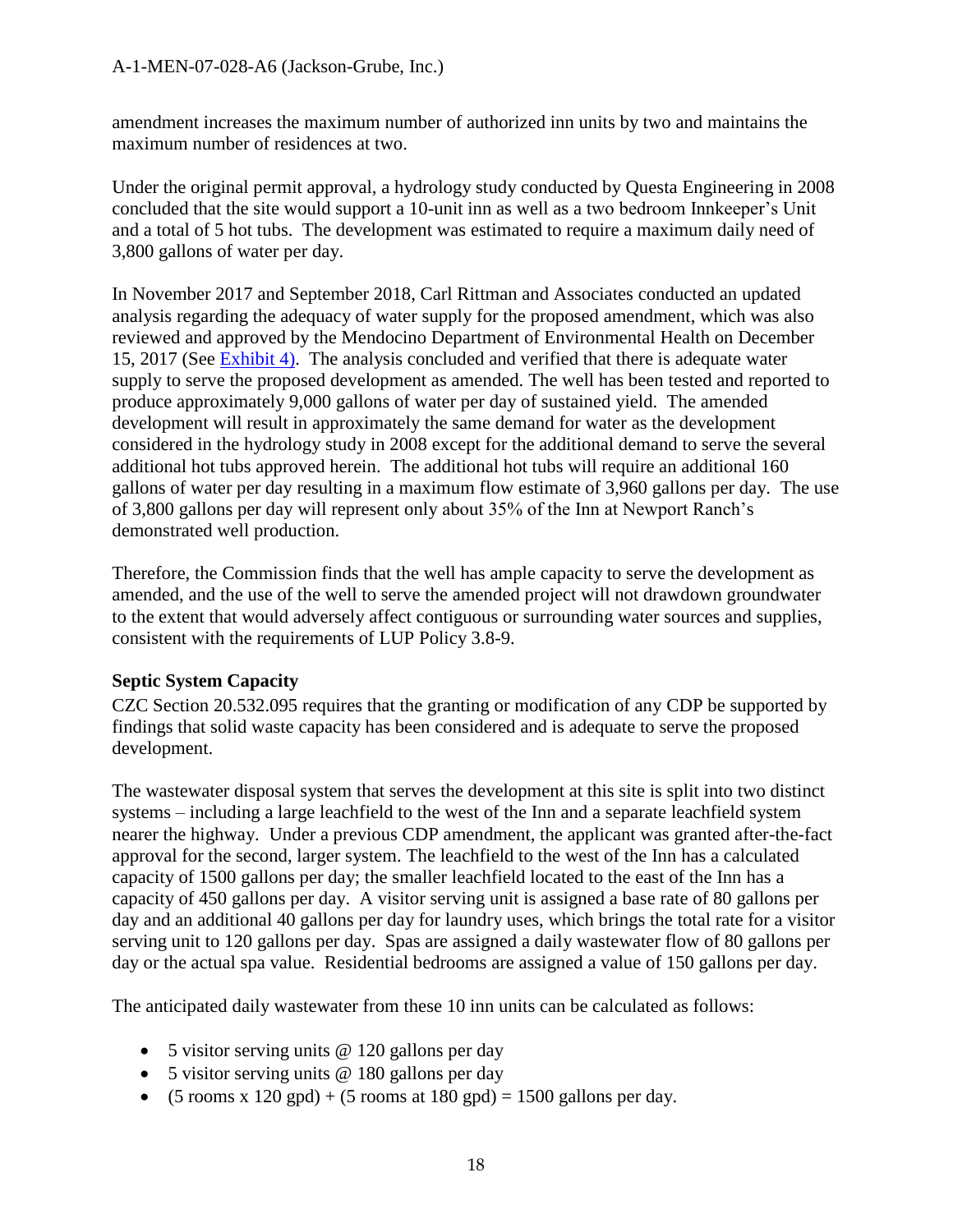The ranch manager's residence and the innkeeper's residence will each add 150 gallons per day to the system for an additional 300 gallons per day. The total anticipated daily wastewater flow from the development is estimated to be 1900 gallons per day.

The existing leachfield capacity at the site is 1950 gallons per day  $(1500 \text{ gpd} + 450 \text{ gpd} = 1950$ gpd). As designed and currently operating, the wastewater systems can accommodate the anticipated daily wastewater flow of 1900 gallons per day. All of the aforementioned estimates assume 100 percent occupancy on a daily basis where spas are filled and drained daily. For example, an 80 percent occupancy rate would reduce the anticipated daily wastewater flow to approximately 1520 gallons per day with the existing system capacity of 1950 gallons per day remaining fixed.

The Mendocino County Department of Environmental Health has evaluated and approved the development's septic system design as sufficient to serve the development as proposed to be amended. Therefore, the Commission finds that the amended development as conditioned has sufficient septic system capacity, consistent with the requirements of CZC Section 20.532.095.

#### **Highway One Capacity**

CZC Section 20.532.095 also requires that the granting or modification of any CDP be supported by findings that public roadway capacity has been considered and is adequate to serve the proposed development. The project under consideration is accessed directly from Highway One. A traffic analysis, prepared by Whitlock & Weinberger Transportation, Inc. and dated January 14, 2008, studied the potential impacts of the project on Highway One. At the time of the analysis, the proposed project consisted of a 10-unit inn. According to the analysis, the Caltrans Highway Capacity Manual (2000) estimates that the "ideal capacity" of a two lane highway is 3,200 passenger cars per hour, and Highway One in the vicinity of the project is not estimated to be carrying that volume of traffic in a day. Based on Caltrans' District 1 growth factors for State Highways in the district (2002), the volume along Highway One in the vicinity of the proposed inn is only projected to raise to approximately 2,600 trips per day and 470 weekday p.m. peak hour trips by the year 2027. This means that by the year 2027, the capacity available at peak hours will be approximately six times the volume of traffic projected to occur (3,200/470). An anticipated trip generation for the proposed development of 70 daily trips and 4 peak hour trips was estimated using standard rates for a 10 unit "Resort Hotel" published by the Institute of Transportation Engineers (ITE) in *Trip Generation, 7th Edition*. Adding the four projected peak hour trips generated by the inn to the projected traffic volumes for 2027 still leaves the available capacity at many times the peak hour volume of traffic that is projected to occur.

The proposed changes to the approved uses of the Northeast and Southeast inn buildings are not expected to significantly increase highway impacts. Therefore, the Commission finds that the public road capacity of Highway One is adequate to serve the amended development consistent with CZC Section 20.532.095.

#### <span id="page-18-0"></span>**F. VISUAL RESOURCES**

The project site is located on the west side of Highway One in rural northern Mendocino County within a designated "highly scenic" area. The surrounding land consists largely of a gently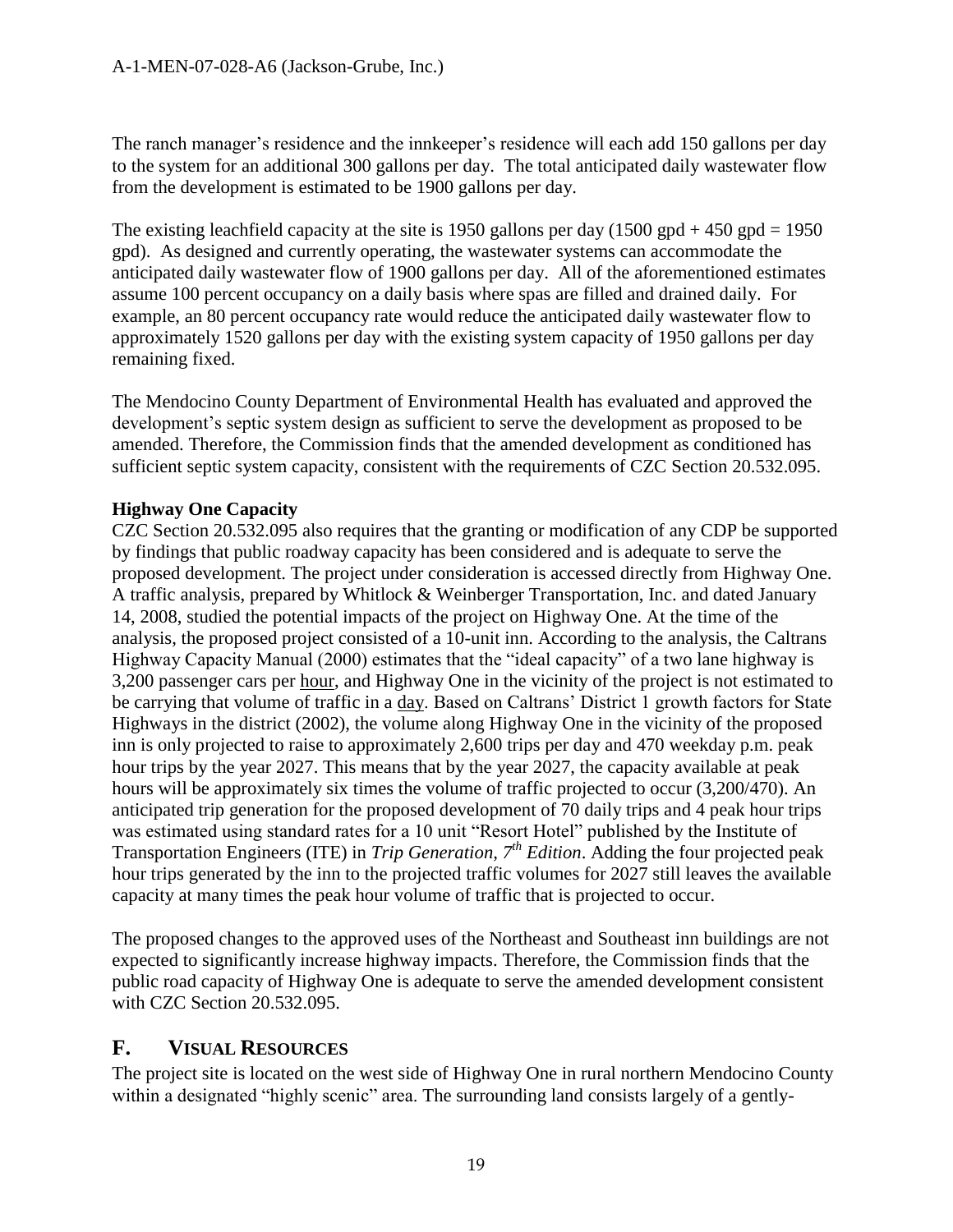sloping coastal terrace that extends approximately one-quarter mile from the ocean bluff edge to the coastal hills east of Highway One. There is very little development on either side of the highway in the immediate vicinity of the project site, with the exception of a few scattered residences on the east side of the highway, three houses and a winery scattered along the west side of the highway beginning approximately one mile north of the applicant's ranch, and several homes west of the highway on parcels within a half mile south of the proposed development site. The surrounding terrace and hillsides are predominantely covered with low-growing grasses and largely used for cattle grazing. The lack of trees and the limited and widely scattered development in the immediate vicinity of the project site gives the landscape a very open appearance. As a result, the views to and along the coast from narrow two-lane Highway One are sweeping and vast in this area.

Due to the flat terrain of the terrace and lack of tall vegetation, the development site is highly visible from Highway One in both directions. Northbound travelers on the highway first see the development several hundred feet to the south of the site. Southbound travelers first see the development across the gently-sloping coastal terrace from a location along the highway nearly a mile north of the site. The development is also highly visible from a lateral access trail (the Newport Coastal Trail<sup>4</sup>) that runs along the property parallel to the Highway One right-of-way, and from the vertical access easement that connects the Newport Coastal Trail to the bluff edge north of the development.

The Mendocino County LCP sets forth numerous policies regarding the protection of visual resources, including several policies specific to development in designated highly scenic areas, and several policies specific to development on coastal terraces (see Appendix C). LUP Policies 3.5-1 and 3.5-3, and CZC Sections 20.504.015(C)(3) and 20.504.020 all require that new development in highly scenic areas are subordinate to the character of its setting. LUP Policy 3.5-3 and CZC Section 20.504.015 also require that any development permitted in highly scenic areas provide for the protection of ocean and coastal views from public areas including highways, roads, coastal trails, vista points, beaches, parks, coastal streams, and waters used for recreational purposes. In addition, LUP Policy 3.5-3 and CZC Section 20.504.015(C)(3) require that new development in highly scenic areas minimize reflective surfaces and utilize building materials that blend in hue and brightness with their surroundings. LUP Policy 3.5-4 and CZC Section 20.504.015(C)(7) require that the visual impacts of development on terraces be minimized by such measures as minimizing the number of structures and clustering them near existing vegetation, natural landforms or artificial berms, and designing development to be in scale with the rural character of the area.

On appeal, the original project as approved by Mendocino County in 2007 raised a substantial issue as to whether the development would be subordinate to the character of its setting. To address this issue, the applicant proposed various project changes for the Commission's de novo review, including clustering and confining the inn development within a 1.22-acre compound on the site. The Commission found that the revised development would continue to be bulkier and

 $\overline{a}$ <sup>4</sup> The trail's name was changed in 2015 from the *Kibesillah Coastal Trail* to the *Newport Coastal Trail*, to match the land's more accurate place name and that of the recently constructed Inn at Newport Ranch. https://www.mendocinolandtrust.org/site/assets/files/1224/04 newporttrail data.pdf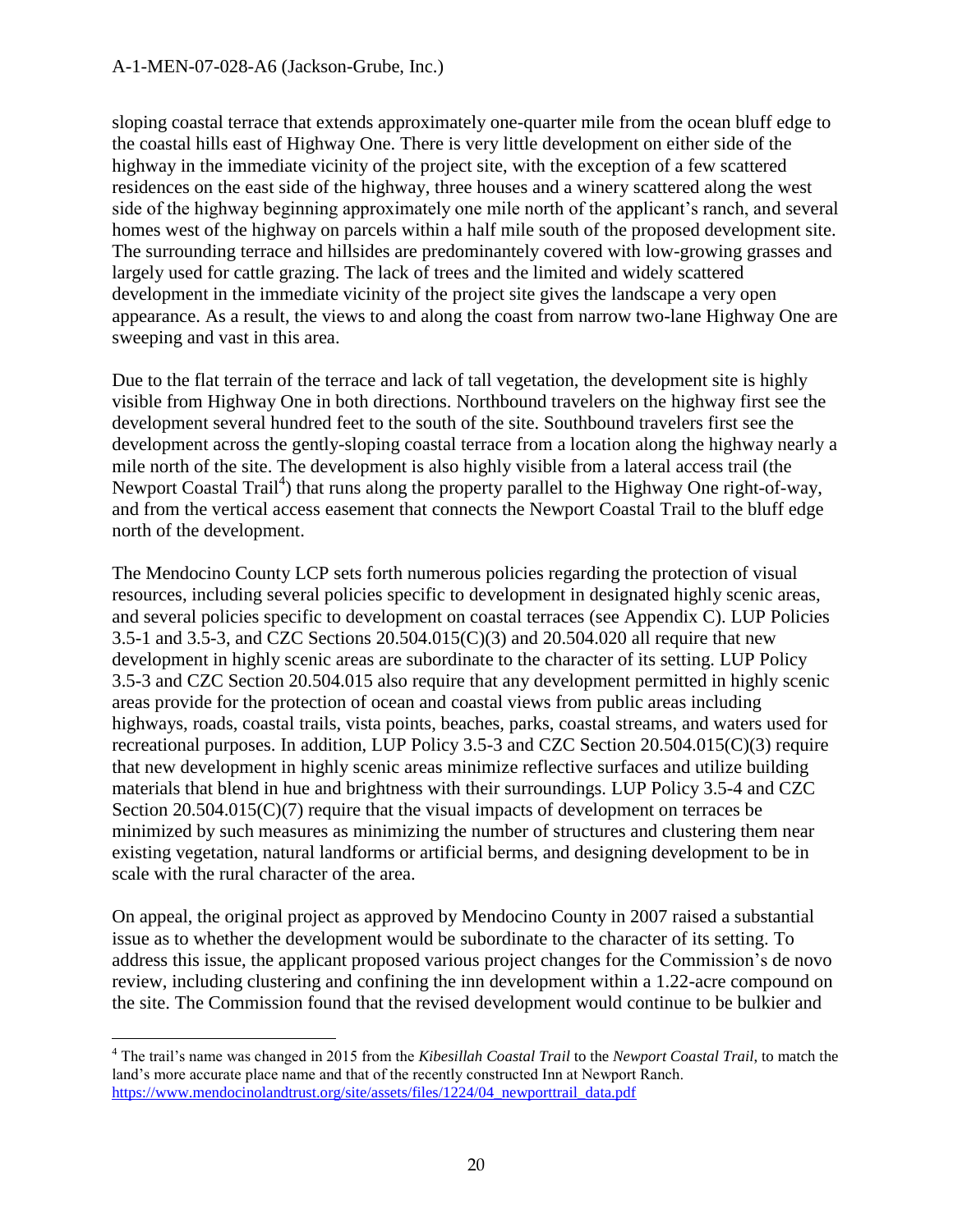taller than the existing ranch compound and would block some additional blue water views, but would nevertheless retain the existing visual character of the site because it would be located in the same general location as the existing ranch buildings and would be set against a backdrop of vast open space.

This determination that the visual impacts of the development would not be significant was dependent upon retaining the agricultural land and open space around the site. In this case, the applicant owns approximately 1,650 acres of ranch and timberland surrounding the site. The Commission was therefore able to impose two special conditions restricting future development on surrounding land, ensuring continued conformance with the LUP's visual resource policies. **Special Condition No. 5** prohibits most types of development on six of the applicant's parcels west of Highway One, restricting the land to agriculture and open space use without significant structures that block views. **Special Condition No. 6** ensures that the APN containing the subject ranch and inn compound and the two APNs surrounding the development are neither divided nor conveyed separately. These two conditions, re-imposed without changes under this amendment, ensure that the large expanse of uninterrupted viewshed surrounding the development will remain to counter-balance the blockage of additional blue water views and the greater massing of development that results from the approved project.

The proposed amendment includes modifications to the approved ranch and inn design, including (1) adding windows, a gas stove, hot tub, and pergola to the existing Ranch Manager's Unit; and (2) adding wooden fencing and a pergola adjacent to the existing Innkeeper's Residence. The additional window glazing is relatively minimal (14.45 square feet additional glazing to the previous approved 84.73 square feet of glazing), is only partially visible from Highway One, and upon maturation of the required landscaping under the original permit, the added windows will not be visible from the highway or public access areas.

Pursuant to **Special Condition No. 12** of the original permit, which is re-imposed under this amendment with no changes, the new windows must be non-reflective to minimize glare. There is no proposed change in the approved colors of the buildings' siding or roofing and no proposed change to the height of the buildings. For all these reasons, there will be no significant increase in the visual impact of the buildings.

The rest of the improvements authorized by the proposed amendment are clustered within the approved footprint of the compound where they are depressed into the natural grade and partially shielded from the road by berms and plantings, minimizing their visual impact. The ranch and inn compound will continue to occupy an approximately 1.22-acre portion of the property while the vast majority of the parcel, as well as the surrounding 1,650 acres, will remain open and designated as agricultural and timber preserves.

The amended development as conditioned thus remains subordinate to the character of its setting, and the Commission finds it consistent with the visual resource protection policies of the certified LCP.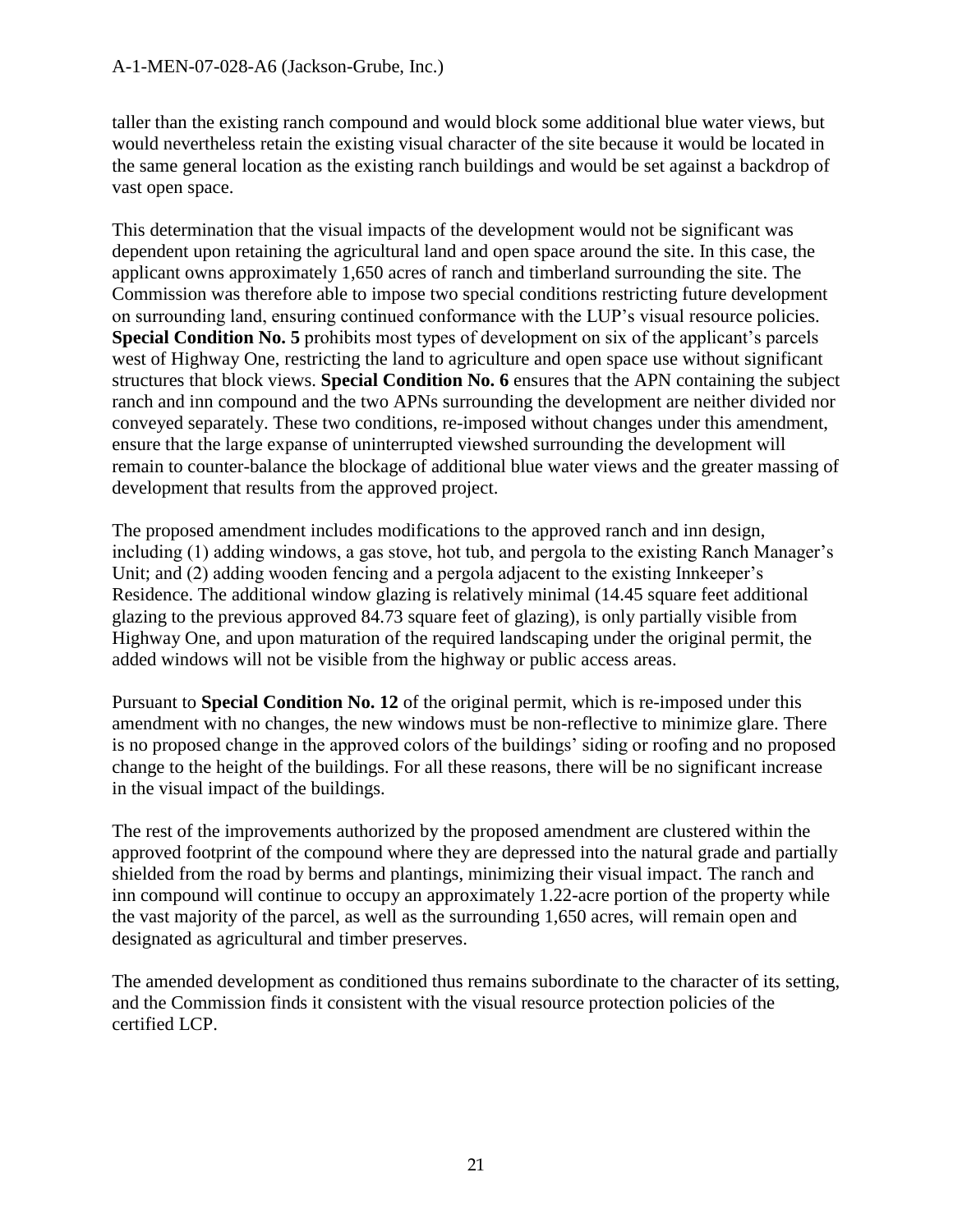## <span id="page-21-0"></span>**G. PUBLIC ACCESS**

Projects located between the first public road and the sea within the CDP jurisdiction of a local government is subject to the coastal access policies of both the Coastal Act and the LCP. To approve the proposed project amendment, the Commission must find the project to be consistent with the public access policies outlined in Section 30210, 30211, 30212, and 30214 of the Coastal Act and the shoreline access policies contained in Mendocino County's LUP Section 3.6. Section 30210 of the Coastal Act requires that maximum public access shall be provided consistent with public safety needs and the need to protect natural resource areas from overuse. Section 30212 of the Coastal Act requires that access from the nearest public roadway to the shoreline be provided in new development projects, except where it is inconsistent with public safety, military security, or protection of fragile coastal resources, or where adequate access exists nearby. Section 30211 of the Coastal Act requires that development not interfere with the public's right to access gained by use or legislative authorization. Section 30214 of the Coastal Act provides that the public access policies of the Coastal Act shall be implemented in a manner that takes into account the capacity of the site and the fragility of natural resources in the area. In applying Sections 30210, 30211, 30212, and 30214, the Commission is also limited by the need to show that any denial of a permit application based on these sections or any decision to grant a permit subject to special conditions requiring public access is necessary to avoid or offset a project's adverse impact on existing or potential access. Mendocino County's LUP Section 3.6 reiterates these Coastal Act policies.

The Commission's decision to approve the original permit was based in part on the applicant's proposal at the time to provide various public access improvements. These include providing public access improvements previously granted to the County of Mendocino as part of the approval of an earlier inn project for the site including: (a) conveyance of fee title to the County of a one-acre portion of the property between Highway One and the ocean; (b) payment of \$25,000 to the County toward development of coastal access in the area; and (c) dedication of a 15-foot-wide lateral public access easement along approximately 6,000 feet of the applicant's property on the seaward side of the Highway One right-of-way. The public access improvements also include an approximately 1,000-foot-long extension of the lateral public access easement and an offer-to-dedicate a 10-foot-wide vertical pedestrian access from Highway One to the coastal bluff at the northern end of the property. The vertical public access easement includes a 25-foot-long by 25- foot-wide public viewing area at the end of the trail and a parking area for at least five vehicles off of Highway One.

Prior to issuance of CDP A-1-MEN-07-028, pursuant to Special Condition No. 20, the applicant executed and recorded a document demonstrating conveyance of fee title to the County for the approximately one-acre portion of the property, as well as evidence that they had executed and recorded a dedication to the Mendocino Land Trust for the lateral easement. Since CDP A-1- MEN-07-028 was issued, the Mendocino Land Trust has opened the 1.5-mile Newport Coastal Trail within the lateral public access easement. This lateral trail is now a significant segment of the California Coastal Trail, offering sweeping coastal views across the applicant's lands. In addition, pursuant to Special Condition No. 17, the applicant recorded an offer to dedicate (OTD) easements for public access on May 31, 2011, including the extension of the 15-foot-wide lateral easement, the 10-foot-wide vertical easement, the viewing area at the seaward end of the vertical access easement, and the easement for the 5-car parking area. On December 12, 2011,